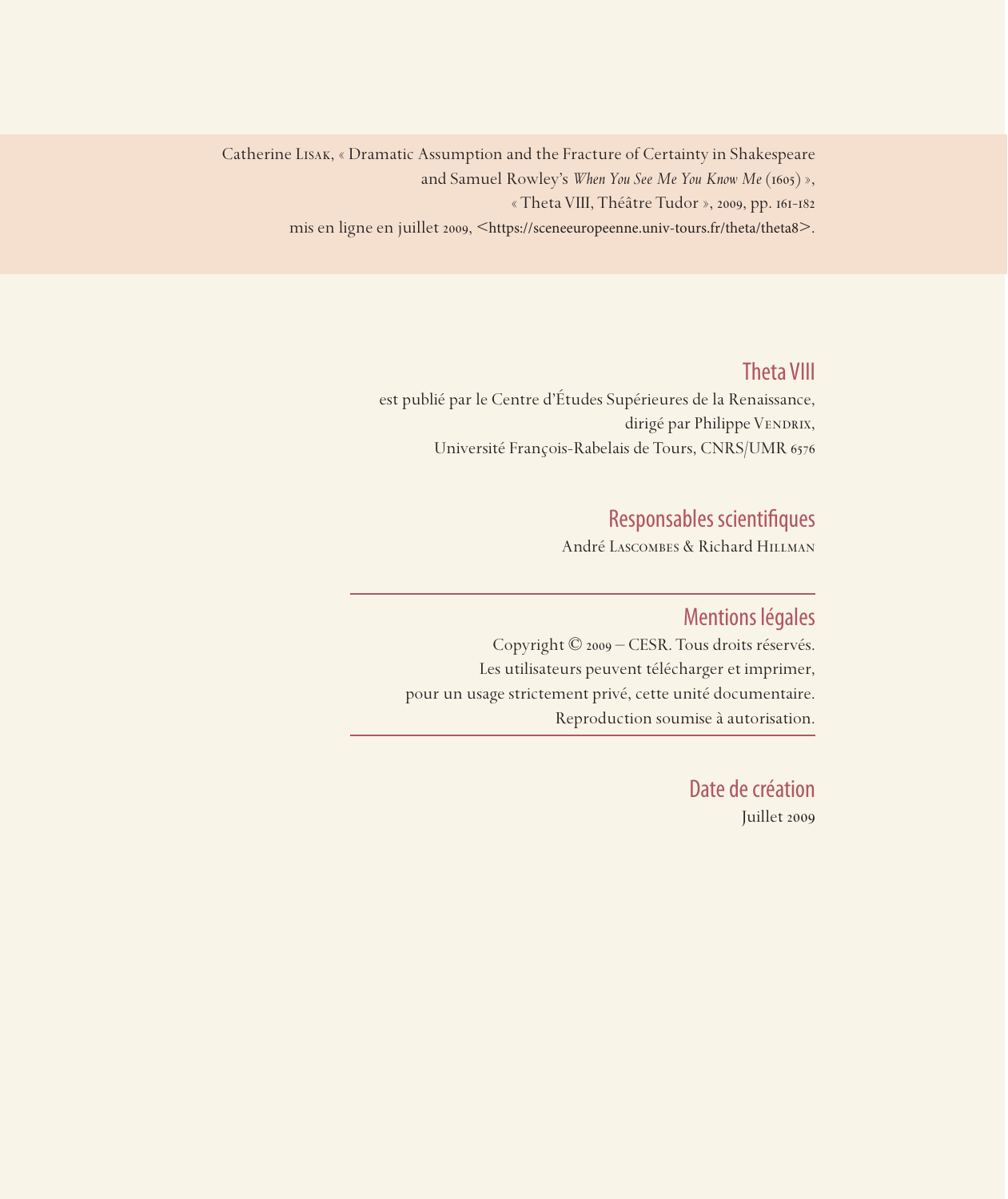Thêta VIII – Théâtre Tudor Catherine LISAK | p. 161-182 CESR, Tours

# *Dramatic Assumption and the Fracture of Certainty in Shakespeare and Samuel Rowley's*  When You See Me You Know Me *(1605)*

Catherine Lisak Université de Bordeaux III

I aying upon the sight and mind of both islanders and sp<br>tators in *The Tempest* (1611) are a succession of conjurer<br>tricks. Act Three, Scene Three, famously stages an<br>impromptu appearance of "strange shapes" (III.iii.17 S laying upon the sight and mind of both islanders and spectators in *The Tempest* (1611) are a succession of conjurer's tricks. Act Three, Scene Three, famously stages an insubstantial spirits that spring up before disappearing all at once and produce a banquet for the King and his search party to feast upon; "with a quaint device", the banquet vanishes soon after, when Ariel, "like a harpy, claps his wings upon the table" (52 SD). This episode of "now you see it, now you don't" works upon the weary men's senses as a mirage. It is perceived as a stage-illusion in the eyes of some that shows up false belief in the mind of others. Express belief and disbelief are thus alternatively voiced, as the trick pairs off the credulous believers, Alonso and Gonzalo (Ferdinand's desperate and increasingly penitent father, and the aged, honest, well-meaning lord), against the sceptical disbelievers, Sebastian and Antonio (the jeering, iniquitous brothers of Alonso and Prospero, respectively). The former stand in marvel—"I cannot too much muse / Such shapes" (36-37)—while the latter scoff at their companion's readiness to believe in what they see:

1 The edition cited is that of Vaughan and Vaughan.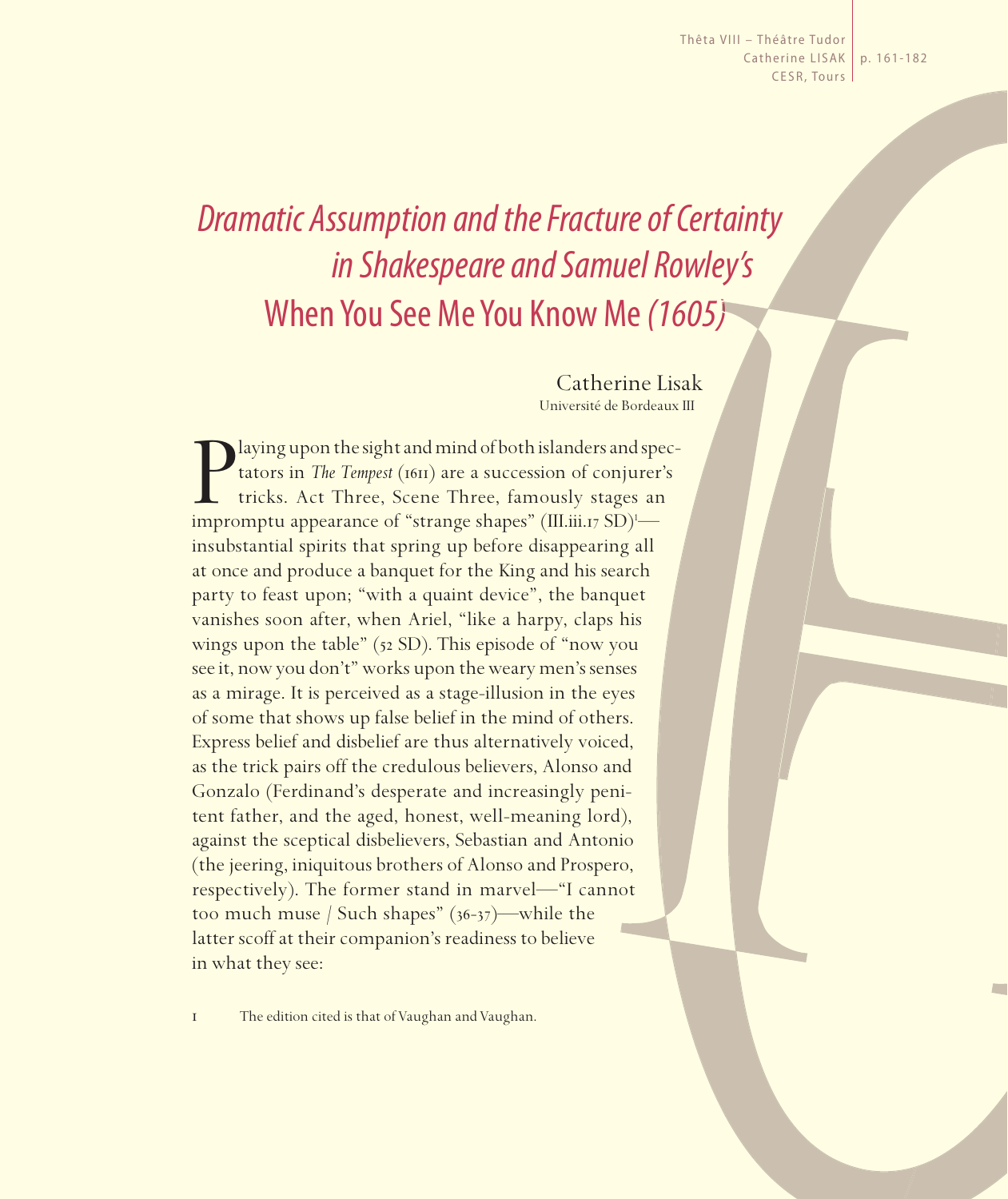A living drollery! Now I will believe That there are unicorns; that in Arabia There is one tree, the phoenix' throne, one phoenix At this hour reigning there. (21-24)

Faced not only with a seemingly inanimate artefact (puppet or picture) come to life but also with his deluded partners, Sebastian parodies the posture of idolaters over-desirous to believe in an image: "Now I will believe …". His satire of praise addresses the transferential relationship which the desire to believe establishes between the senses and the spirit, between illusion and ultimate certainty. His mock moral conversion, like perceptual appearance and illusion, falls all the more short of belief as the character grounds his faith in fabulous beasts, the unicorn and the phoenix, the latter being mentioned in connection with the "one tree" or palm tree<sup>2</sup>—an analogy to which mainly the classical tradition assented, not Neapolitan search parties.

Notwithstanding his habitual childish impudence, Sebastian's lines seem to disclose an element of resistance to those prevailing powers that would throw dust in his eyes and make him take a leap of faith in some unconquerable force. It is as if Sebastian were unconsciously standing up to the play's internal dramatist and figure of authority by making Prospero's ability to turn others into elements of ridicule defeat the author of the grotesque himself. Sebastian's guffaws bring down to size the speciousness of the sorcerer's artifice in a way that wins over the audience. He focuses on the pleasure of entertainment one experiences when faced with scenic illusion and regards the ephemeral apparitions for what they are: a visual fallacy, a vain and empty semblance designed to deceive—nothing on which to ground one's convictions.

Antonio adds to Sebastian's hyperbolising cynicism by pronouncing a creed that ostensibly redoubles his companion's mock conversion: "I'll believe both" (24). It is once again the believer's frame of mind that comes under fire. The character toys with the claim that a visionary experience makes the seer a warrantor of truth: "And what does else want credit, come to me / And I'll be sworn 'tis true" (25-26). He goes on to deride Gonzalo's bewilderment in front of such dubious entities—"If in Naples / I should report this now, would they believe

<sup>2</sup> The "one tree" is referred to as the "sole Arabian tree" in *The Phoenix and Turtle* (l. 2). One recalls the well-known Greek homonymy of ΦοÃνιξ , which means both phoenix and palm tree. In Arthur Golding's 1567 translation of Ovid's *Metamorphoses*, the phoenix is said to build his pyre in the tree identified as an Holm-oak or Date palm tree: "Uppon a Holmetree or upon a Date tree at the last / He makes him with his talants and his hardened bill a nest" (15.437-38).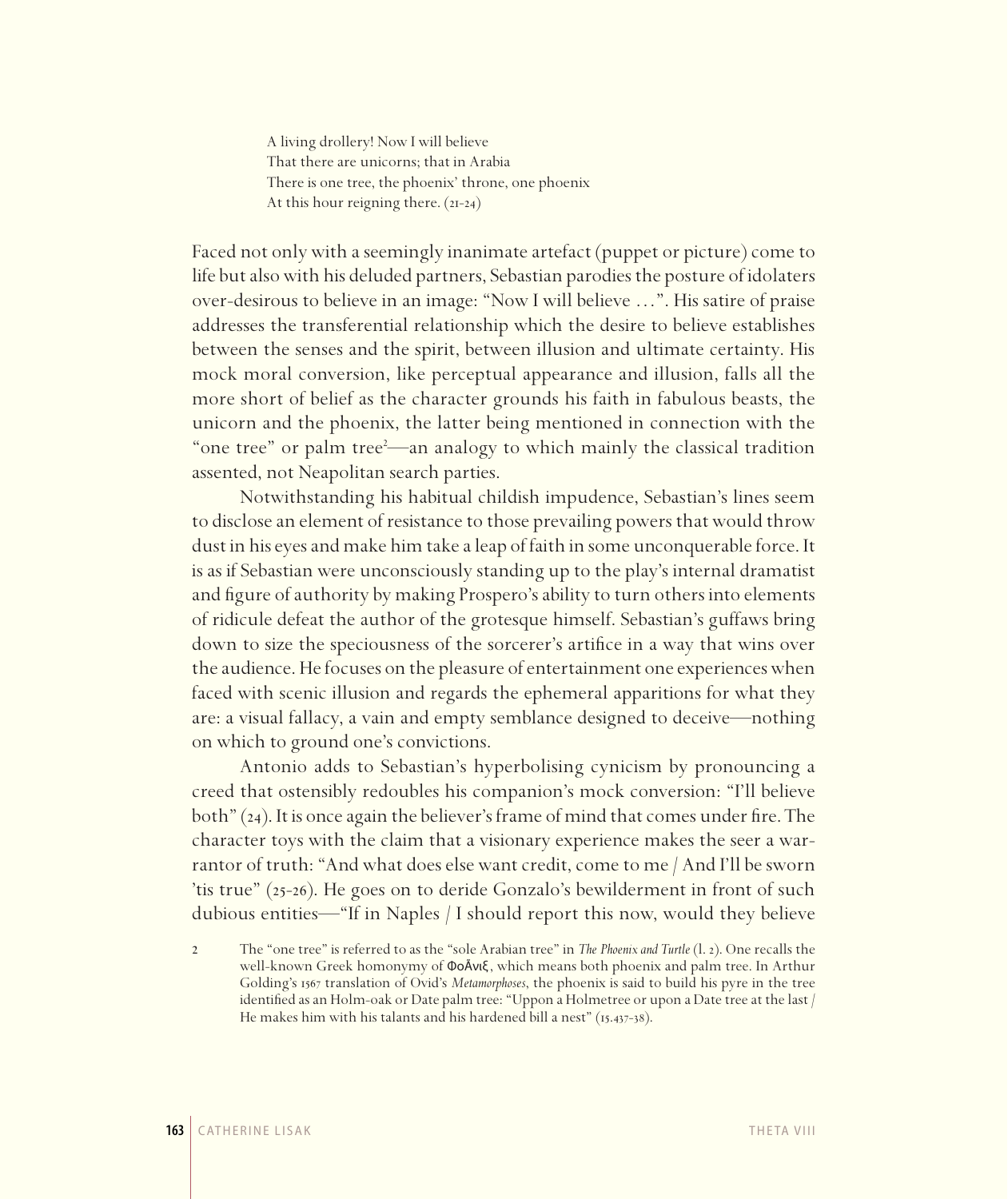$me$ ?" (27-28)—by exaggerating the trust he would place in those whose reported sightings cannot be verified—"Travellers ne'er did lie, /Though fools at home do condemn 'em"  $(26-27)$ —thus adding an ironic twist to the laconic proverb that "a traveller may lie with authority".<sup>3</sup>

In their reluctance to engage spontaneously in perceptual belief or to lose themselves in awesome wonder, the jeering men change the role that perception plays in this scene. From belonging to a search party having so far failed in its quest to find what it was looking for (Ferdinand, Alonso's son), the scoffers become spectators who make us take part in their struggle to take on board whatever it is they do find, as what they see strains belief. All they end up believing is that they are, in fact, seeing things.

So seeing is believing. Or is it? The dubitative question presupposes the certainty it fractures. The episode from *The Tempest* explores this very paradox and this very breakage. The statement would have us give credence to what appears before our eyes-"lo, and behold!"-and regard what we see as a revelation. It would go so far as to make beholder and believer fully overlap, even when these involve two different people. This combined sense of immediacy and communion may partly result from the structure proper of the saying. The copulative verb "is", placed between two gerunds, plays a pivotal role that translates into an unmediated state of being, as it conjoins two subjective states: the state of awareness and recognition (seeing) and that of assent and even faith (believing). Both states imply what David Hume would later call an "immediate impression of the senses"<sup>4</sup> and a feeling of confidence that is enhanced by the assertive verb "is". The copula expresses equivalence and reciprocity (as in the equation  $A = B$ ), suggesting even the merging of states or the confusion of those who embody those states. It also posits a sense of causality or reliance (A therefore B), which is not grounded upon any rational, defining explanation but upon an "assumption".

Furthermore, whereas the expression, "what you see is what you get", pretends to dig no further than skin-deep, "seeing is believing" urges us to "assume" a role—to get under the skin of the part, and believe that an outward appearance is consonant with reality or substance. However, by appealing to our deep-seated disposition to acquiesce in what we see, it paradoxically instils an uncomfort-

No. T<sub>476</sub> in Tilley and Dent, as editors point out.  $\mathfrak{Z}$ 

To believe is to feel an immediate impression of the senses" (Hume, p. 86). Despite the anachronism,  $\overline{4}$ I have chosen to quote Hume's eighteenth-century wording because it clarifies the unmediated relation between sight (and, indeed, all the senses) and thought, which the statement "seeing is believing" implies and the scene from The Tempest challenges.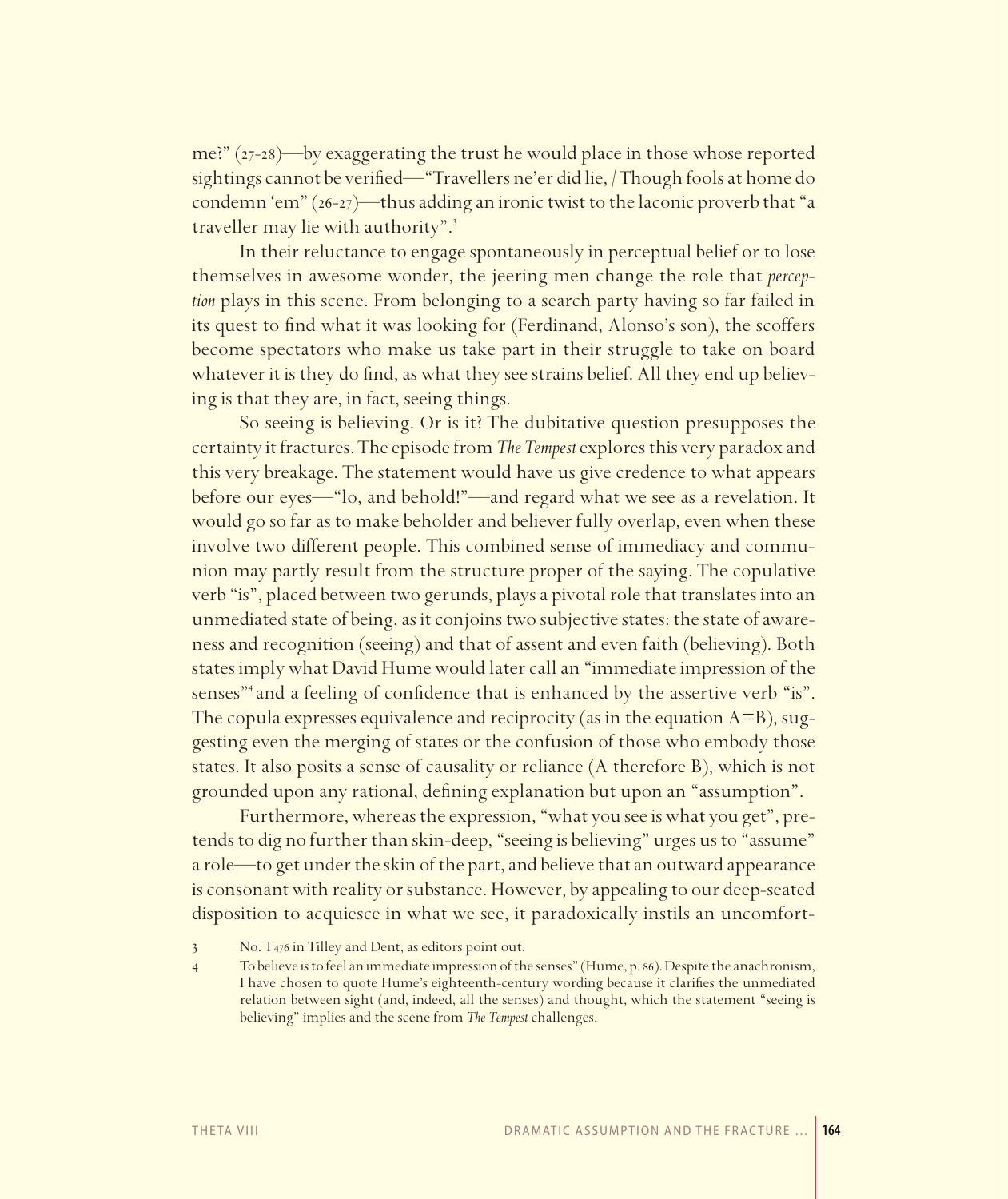able suspicion ("or is it?") that behind this confident claim lurks a swindle by the confidence game. The would-be assurance it professes sounds simply too good to be true, both for a theatre audience and for the performers (and characters) on stage. The conjurer, who would make his audience receive his legerdemain as genuine, shares in the implicit knowledge that all that happens, within the fictional space of the stage, is but a show. The rabbit is pulled out of the hat, the woman's head is severed from her body, and the spectators' expectations are stimulated—to be either satisfied or denied, depending on their assumption and on the act performed: a clever trick, but a trick nonetheless. Similarly, the actor who cross-dresses, or the character who assumes another role through the technique of disguise, denounces the imposture of the image he projects, while seeking to pass himself off for what he is not. Altered appearances, like magical tricks, are displays that rely upon the impression of the senses and shared assumptions between the performer (or the performed) and the spectator. Though these interactions are reciprocal, they are not necessarily defining or definitive.

The concept of an "assumption" includes the act of giving one's assent, agreeing to something, as a matter of fact, although there is no objective evidence for doing so. When applied to the make-believe world of theatre, such acquiescence occurs when perception ("seeing") and conviction ("believing") momentarily conjoin amongst the audience, onstage and off. The merging of perceptions, sensorial and conceptual, is a vivacious and highly subjective theatrical experience; it represents the partaking in an illusion, through a wilful act and a moment's decision. For this reason, I will choose to refer to this experience as a dramatic *assumption*, rather than a dramatic *illusion*, in order to emphasize the voluntary act of participation involved. As the scene from *The Tempest* reveals, not only does dramatic assumption rest on some ephemeral certainty that lasts only the time it takes for an agent of mediation (the actor, the character, the play) to make the audience reconsider its reception of an episode, a scene, or the play itself; it also requires an act of authoritative appropriation on behalf of the onlooker, so that the idea of an "assumption" surprisingly compounds the impetuous leap of faith and the spontaneous decision to take on responsibility in one's choice of interpretation. This understanding of the reception of tricks and stage-illusions of all sorts does not imply a Coleridgean "voluntary Lending of the Will" to the "suspension of disbelief", whereby "the comparing power is suspended, and without the comparing power, any act of Judgement, whether affirmation or denial, is impossible" (Coleridge, "A Letter to Daniel Stuart, 13May 1816",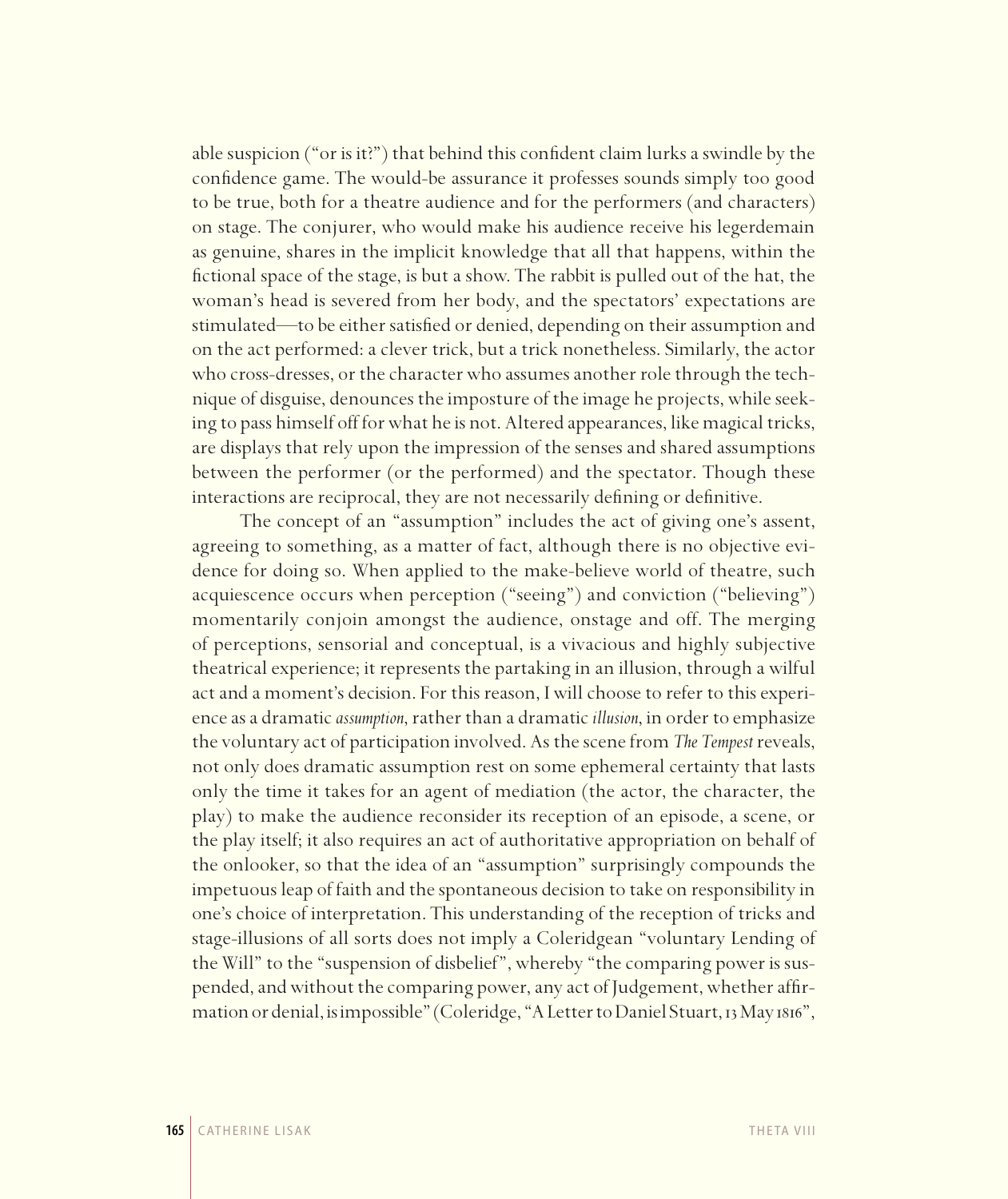4 [1959]: 641). Dramatic assumption implies the constant operation of comparison and consequently the endless change of focus and displacement of certainty that constitutes a spectator's swaying state of being between delusion and scepticism, each time out of a sense of conviction, and with a split minute's decision. I will demonstrate that early modern drama had more than an intuitive understanding of this theatrical experience. To demonstrate this point, I will first investigate the way dramatic assumption is handled in several plays by Shakespeare, before turning to Samuel Rowley's early Jacobean play, *When you see me, you know me*, whose very title spells out the proposition that "seeing is believing".

*I*

Simply leaving us to believe in what we see is not the note of certainty on which Shakespeare's comedies end. The plays claim to deliver us from their grasp, even as they enjoin us to work out their chief dramatic complications. In the Epilogue to *A Midsummer Night's Dream* (1594-96), Robin reminds his audience of the delusive nature of all that it has just witnessed while striking a bargain with them—that they may readjust their perception of their own dramatic experience by having a possible say in the orientation of the resolution: "If we shadows have offended / Think but this, and all is mended" (V.i.415). As R. A. Foakes argues, the Puck appeals to our imagination and to our authority and responsibility as viewers.<sup>5</sup> The term "shadows" no longer simply alludes to Oberon, the "king of shadows"  $(II.ii.347)$ , or to the performers of the play-within-a-play  $(V.i.210)$ . Its all-inclusive quality and shifting dramatic emphasis make it refer to the personified spirit, as well as to the performing actor<sup>6</sup>—to all those, in fact, who cross the stage in some shape or form, or role. When Robin first pronounces the term in Act Three, Scene Two, he already suggests that errors of judgement are inevitable ("mistook") when we allow ourselves to take for granted what we see, as he has

5 "Shakespeare plays upon our awareness of what he is doing, our ability temporarily to believe anything while knowing it is make-believe, and enable us to enjoy the play as a delightful flight of imagination, and as an artfully constructed masterpiece which gives meaning to the mysterious words Yeats used as an epigraph for *Responsibilities*, 1914: 'In dreams begin responsibility'" (Foakes, ed., pp. 39-40). See also Montrose, "A Kingdom of Shadows", pp. 234-35 and 240, n. 27: "For 'shadow' as 'applied rhetorically … to an actor or a play in contrast to the reality represented', see *OED*, s.v. 'Shadow', sense 1.6.b. The earliest usages cited by are in Lyly, *Euphues*, and Shakespeare, *A Midsummer Night's Dream* and *The Two Gentlemen of Verona*".

6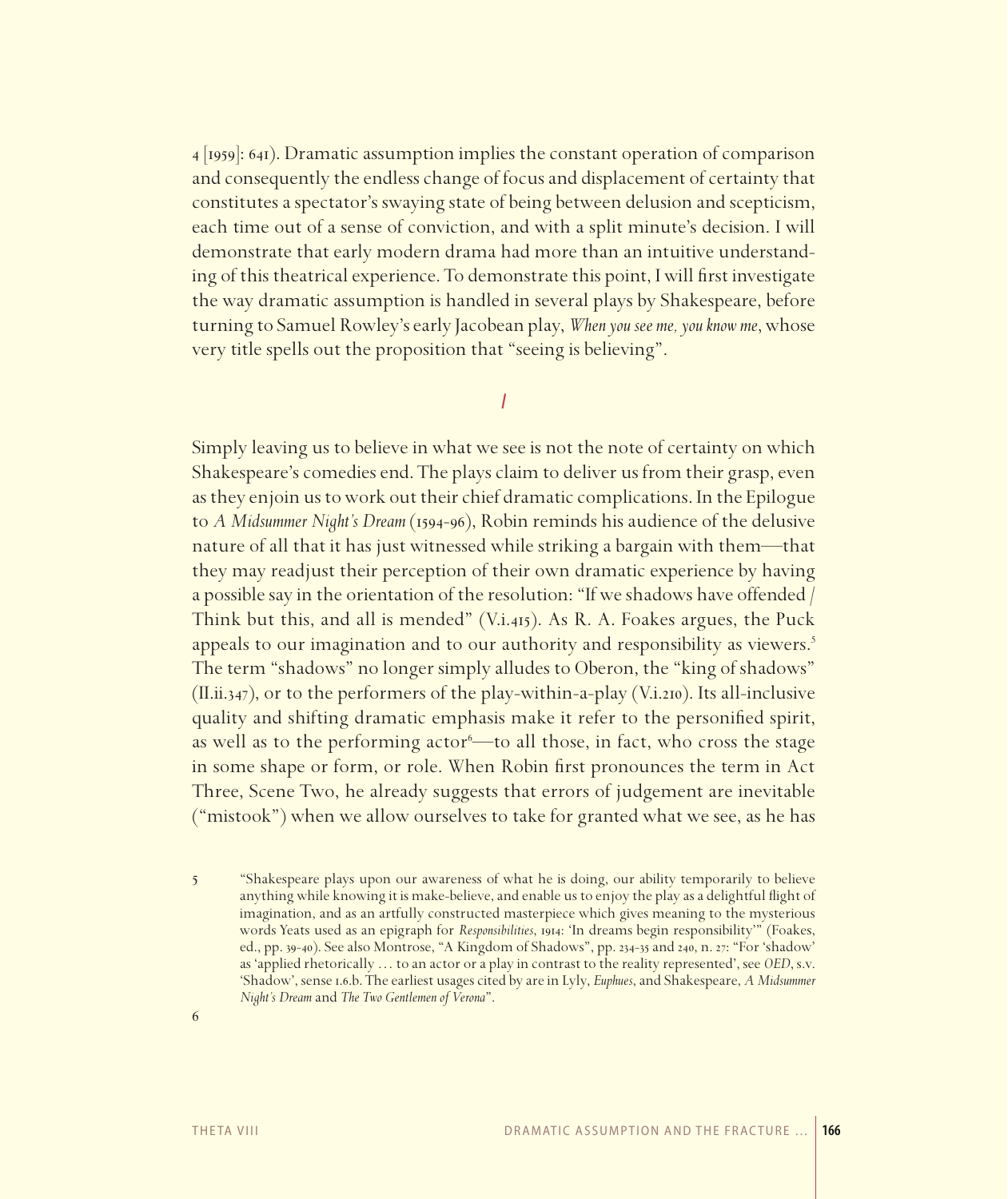done. His apologetic tone is an avowal of guilt and a refusal to take full responsibility for his mistake in interpretation:

> Believe me, king of shadows, I mistook. Did you not tell me I should know the man By the Athenian garments he had on? (III.ii.47-49)

By the time Theseus appropriates the term, it has become clear that the ambiguous, and indeed, illusory nature of all human agency onstage may find a possible solution with audience perception, especially when the audience is prepared to enter into a playful, metatheatrical complicity with the characters' and actors' imagination:

| Theseus. | The best in this kind are but shadows, and the worst are no worse if               |
|----------|------------------------------------------------------------------------------------|
|          | imagination amend them.                                                            |
|          | <i>Hippolyta.</i> It must be your imagination, then, and not theirs.               |
|          | Theseus. If we imagine no worse of them than they of themselves, they may pass for |
|          | excellent men. $(V_{.1.210-15})$                                                   |

The play seems to suggest that the responsibility of the audience lies in reaching a compromise both between the players and themselves, and between their impressions that "seeing is believing" and their own moment of hesitation—"or is it?"

The Puck offers a possible compromise at the opening of the Epilogue the option that, rather than look upon the play as a play, and believe in what we have just seen, we view the play as something dreamt up, thus dismissing our previous certitudes as figments of our imagination: "That you have but slumbered here, / While these visions did appear" (V.i.416-17). For his own comfort, the spectator may reconsider the play as a spell of delirium, a "collective hallucination", "a dream about watching a play about dreams" (Greenblatt, p. 809), though whatever might have seemed self-evident (however unpleasant) is no longer so, because our disposition to believe and our very grasp of make-believe are thrown into disarray. The outcome of this conventional surrender of power may appear comforting, but it may also baffle the audience, for it has become unclear whether the illusion experienced was born from the play or from the audience's imagination (or, indeed, from both). Such suppositions, which toy with our uncertainty, nonetheless heighten our awareness of the aesthetic potential of the play.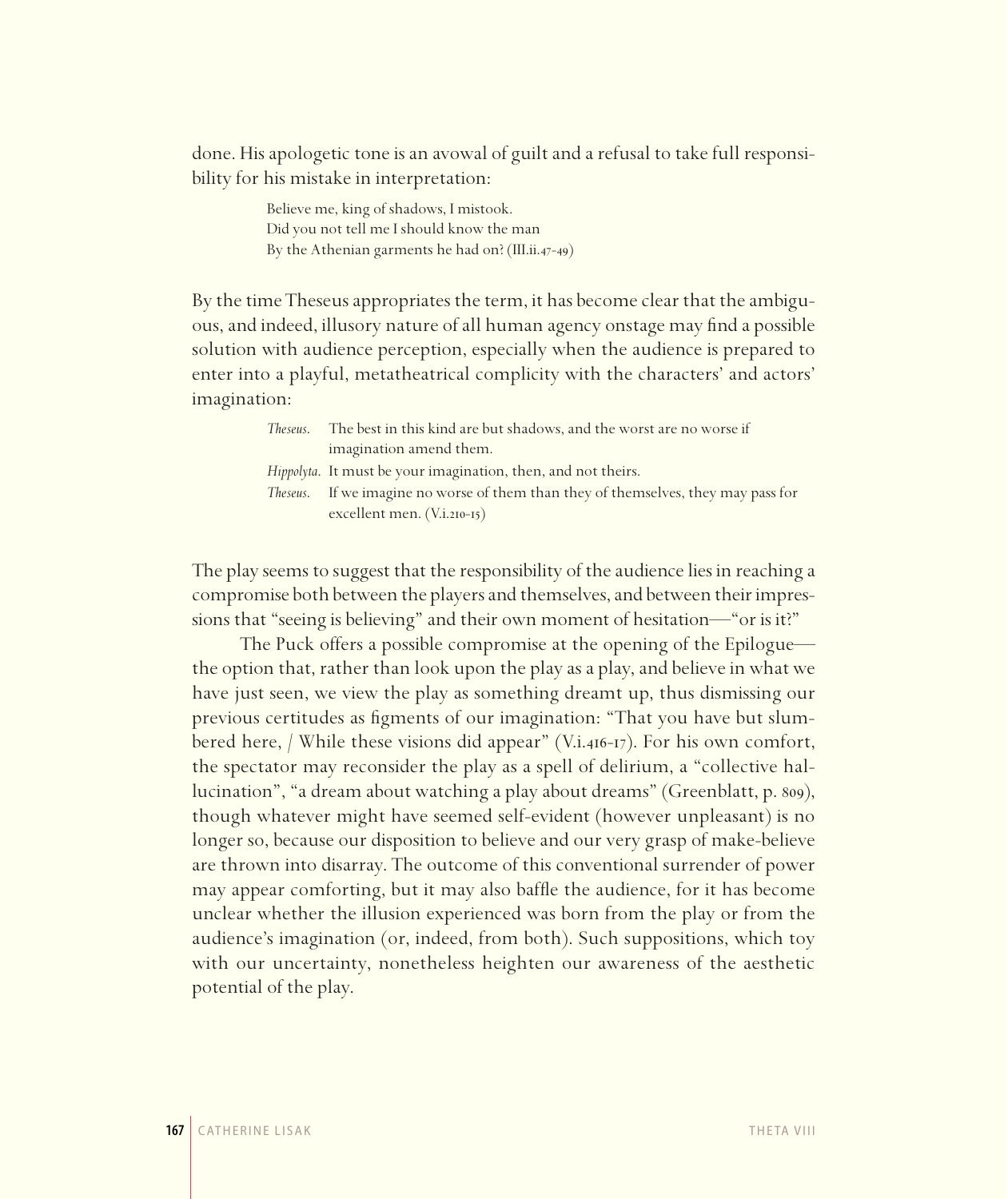In the Prologue to Supposes (1566),<sup>7</sup> George Gascoigne defines a "suppose" as "nothing else but a mistaking or imagination of one thing for another, for", he explains, "you shall see the master supposed for the servant, the servant for the master" (Ariosto, p. 92). His definition involves the playing of one role by another character (who assumes that role), with which he associates the dramatic irony that enables doubt to set in amongst the onlookers onstage and the audience. Cecil C. Seronsy reconsiders the meaning of a "suppose" as understood by the early modern world:

> There is no reason to assume that the word "supposes" itself must be limited now or in sixteenth-century usage to mean only "substitutions" of characters for one another in a mere mechanical routine of outward disguise. For Elizabethans it had substantially the same values in meaning as it had for us: "supposition", "expectation", "to believe", "to imagine", "to guess", "to assume". (pp. 15-16)

Seronsy has argued that the idea of the "supposes" acts as the unifying theme in Shakespeare's *The Taming of the Shrew* (1590-91), because it becomes "a guiding principle of Petruchio's strategy in winning and taming the shrew" (p. 16). It may also be argued that this early comedy investigates the staging of dramatic assumption especially in its Induction—a moment when perception and conviction converge, allowing for a "guess", a "supposition", an "expectation", or a strong "belief" that someone is likely to be a certain person or to behave in a certain way, while instilling elements of doubt within those characters who strive towards such conviction.

Christopher Sly's "assumption of his false lordly role" (Morris, ed., p. 119) is based solely on his desire to believe in what he is not, a desire that is nurtured by the clothes he wears, the privileges he enjoys, and the counterfeiting of roles that takes place all round him: the page in disguise assumes the role of his supposed wife; the actors "join in the Lord's game and imagine that they are not playing before a drunken tinker but before a lord" (Morris, ed., p. 119). In the second scene of the Induction, we observe the way the character is manipulated into believing that he is not the person he thought he was. His initial self-assertiveness—"I am Christophero Sly, call not me 'honour' nor 'lordship'" (Ind.ii.5-6)—is challenged by the Lord's and his servants' yet stronger claim to know who he is. Sly's eroding confidence becomes apparent as he "rehearses certain facts about himself" (Morris, ed., p. 163) in a set of rhetorical questions, spoken in indignation, that belie

7 Gascoigne's translation of Ludovico Ariosto's *I Suppositi.*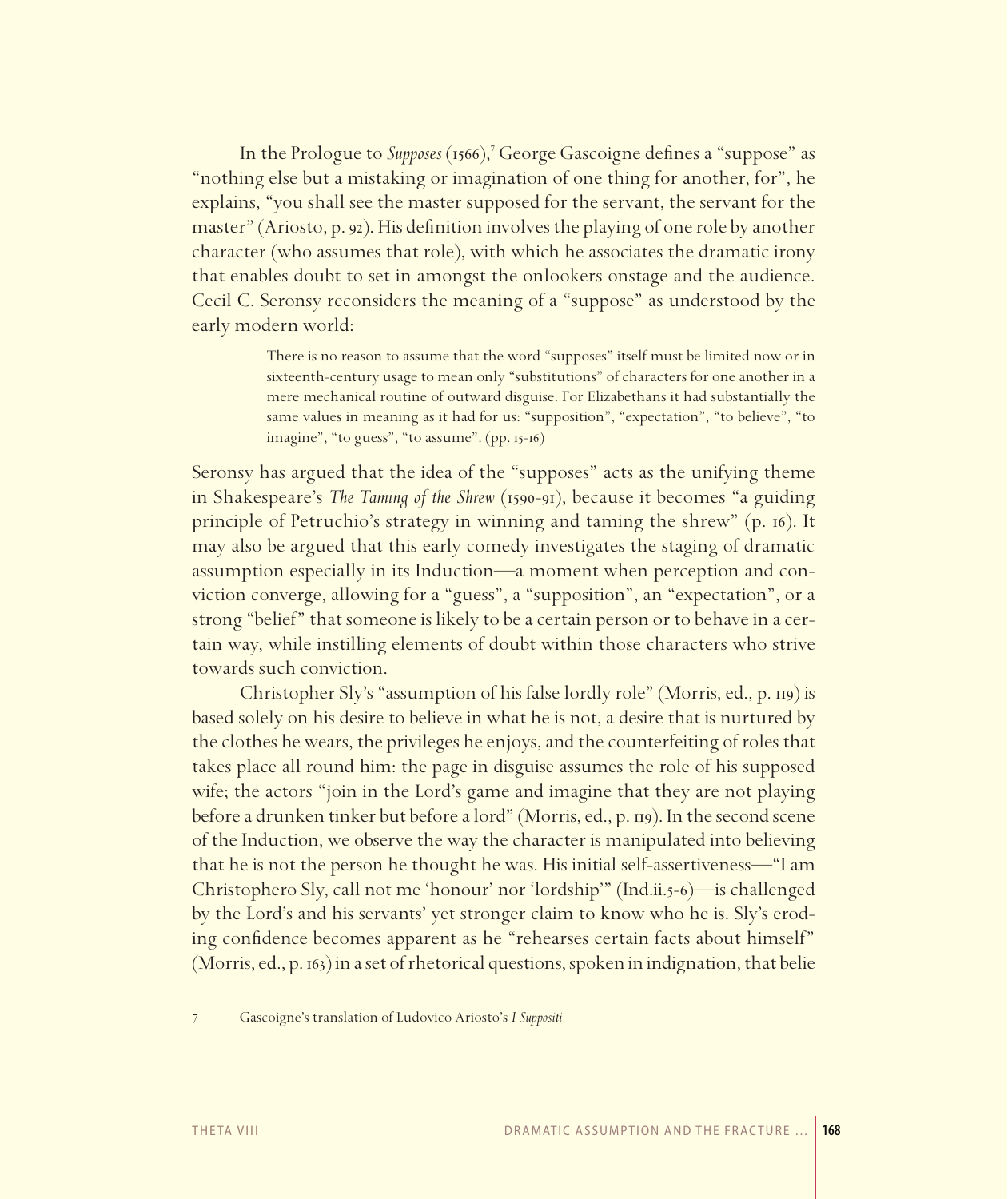his temptation to believe that he is someone else: "What, would you make me mad? Am not I Christopher Sly, old Sly's son of Burton-heath, by birth a pedlar, by education a cardmaker, by transmutation a bear-herd, and now by present profession a tinker?" (17-21). The Lord's and servants' ensuing ruse consists in persuading Sly that he may rely on his senses. They begin by working on his perception of the world and of himself, that he may trust what he sees. In order to convince him that "Thou art a lord, and nothing but a lord" (62), they promise to show him a set of paintings, like that of Io portrayed as a maid "beguiled and surprised, / As lively painted as the deed was done" (56-57). Their praising the virtues of aesthetic verisimilitude leads Sly to be won over not only by what he sees, but by what he believes he will see, though the paintings remain out of sight, no more visible, in fact, than the figure of Cytherea, "all in sedges hid" (52).

For Sly, not only is seeing believing, but believing is also seeing. Perception and conviction converge in this cross-eyed perception of the world. The character has entered a "virtual reality", conceived to disable his judgement and perception: he is unable to discern the substantial from the illusory and even checks himself to see whether he is awake. As he detects no failings of the senses, he cannot view his surroundings with the slightest hint of scepticism: all suspicion of illusion is therefore lost. In his next set of rhetorical questions, he merely seeks confirmation of a belief he now seems eagerly disposed to entertain:

> Am Ia lord, And have I such a lady? Or do I dream? Or have I dream'd till now? I do not sleep. I see, I hear, I speak. I smell sweet savours and I feel soft things. Upon my life, Iam a lord indeed, And not a tinker nor Christophero Sly. (69-74)

For Sly, seeing, like smelling, and hearing or feeling, *is* believing, even if he *sees* only by proxy. Of course, the play's twists and turns provoke Sly's failure to recognize the wiles practised upon him; as with the taming of Katherina, the tricking of Sly turns into a game or sport of make-believe. By the end of the Induction, however, as a last element of irony, it falls to Sly to pronounce the conventional, simple caveat, when he sits down to watch a play: that a comedy (or "comonty") is like a "Christmas gambol or a tumbling-trick" (138), in that it plays acrobatic tricks with audience perception.

The play's spectators may have looked upon Sly with distant amusement, though they may also have identified with what they saw in the Induction, espe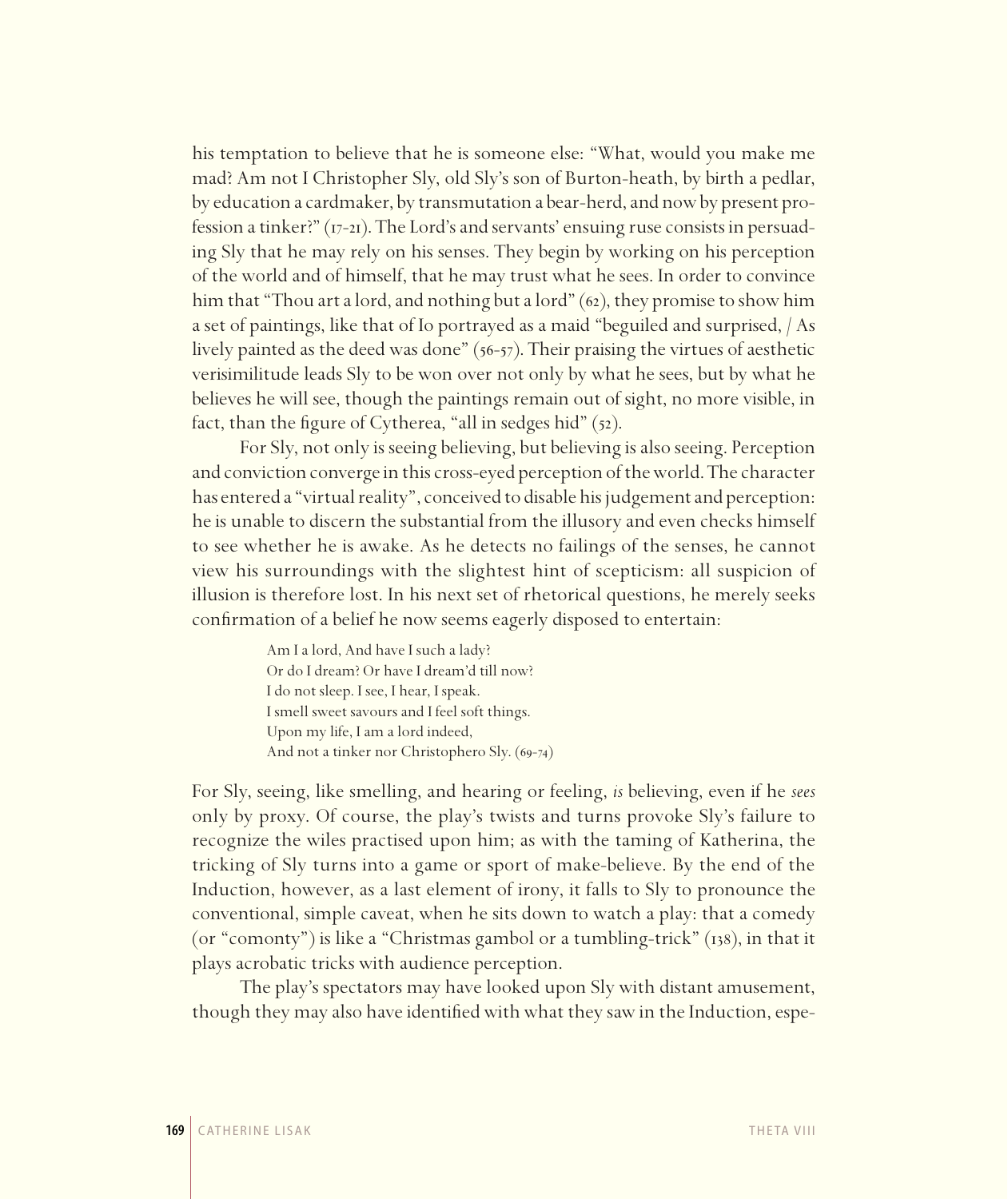cially as the curtain rose on the play-within-the-play, potentially erasing the illusion. To counteract this dramatic assumption, The Taming of the Shrew reminds the audience not to succumb to the propensity for believing in appearances by drawing them towards another perception of the scenic illusion. It fosters our impression that the Lord's tricks have an impact upon Sly's view of the world and himself that is far more disturbing, for instance, than the effect produced on the Lord by the actor who plays the wooer of a gentlewoman: "that part / Was aptly fitted and naturally perform'd" (Ind.i.84-85). For the Lord, at least, verisimilitude remains a matter of aesthetics (however "naturally", the part remains "perform'd").

It remains hard to tell whether the play would have conditioned the audience's own perception of the world around it. There were so many exhortations in the period against giving credit to what was seen that, however much one would like to believe that audiences of the sixteenth century were well equipped to see through appearances, one can only assume that it was something of a problem. Stephen Gosson's Playes Confuted in five Actions (1582), among other works, explained that "our eyes" were "muffled", for "in seeing, we see and not perceive" (sig.  $C_5$ <sup>v</sup>). His discrimination between sensory sight and intellectual perception was not a message that the Induction to *The Taming of the Shrew* shied away from, but where Shakespeare's comedy addressed the issue in playful terms, Gosson's pamphlet presented the debate as a moral debate between good and evil. His was the Manichaean vision of a former playwright and actor whose fanatical animosity against plays had finally led him to take orders. This was his way of dropping the blindfolds, as he saw them, which plays and poems impressed on the people's senses. His anti-theatrical tract denounced disguise, cross-dressing, and all stagebusiness as so many attempts to lead the moral man astray:

> for a meane person to take upon him the title of a Prince with counterfeit porte, and traine, is by outwarde signes to shewe them selves otherwise then they are, and so with in the compasse of a lye. (sig.  $E_5^r$ )

The issue was all the more complicated by the fact that the early modern public were directly encouraged to believe what they saw. Elizabethan peers had maces and coats of arms carried in front of them when they travelled, while the sovereign went on spectacular progresses in order to be seen for what she "was". Propaganda displayed the Queen's legitimacy through dress and pomp, and the people were portrayed as committed to this manifest legitimacy, which was sup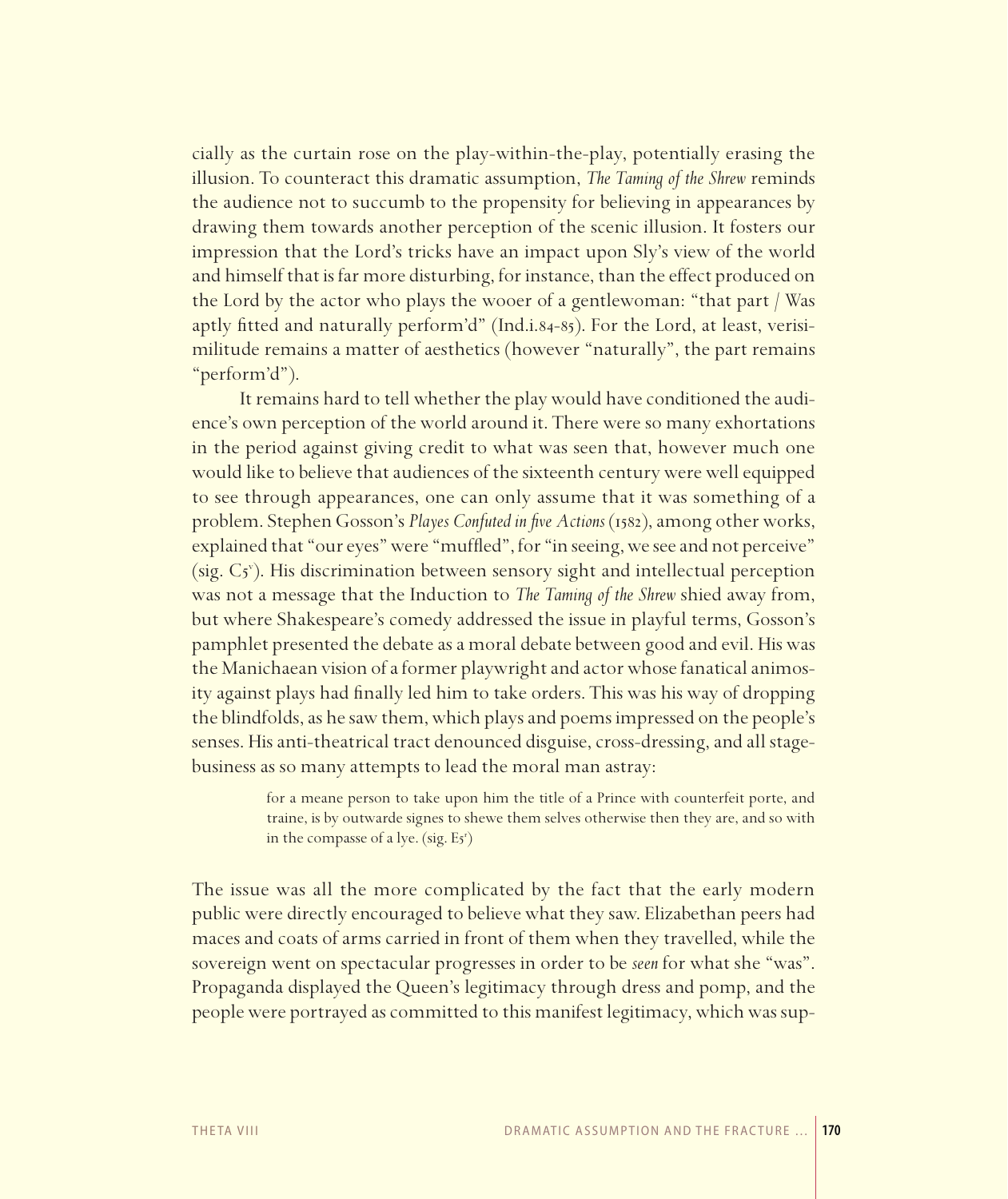posed to act upon their senses as a revelation. Furthermore, sumptuary laws had been repealed by 1604, once Parliament acknowledged the impossibility of enforcing these strictures regulating dress and style. People of significance who dressed lower than their status not only failed to live up to appearances, but were also guilty of a disinvesting of authority and status, as they transgressed "the reliable register of the hierarchies of class and position" (McDonald, p.232). Investing such attitudes with existential meaning, and combining the commonplace world-asstage convention with the clothing motif, *King Lear* strips its "unaccommodated" king of the vanity of his "lendings" (*Lr.*, III.iv.105, 106-7), from his crown, which Lear doffs at the beginning of the play, to his boots (IV.vi.171), and the single final button (V.iii.308). Having done away with these "marks of sovereignty" (I.i.229) and unable to distinguish between appearance and reality, Lear questions, as Sly in his own way did before him, his own sensory perceptions: "Does Lear walk thus? Speak thus? Where are his eyes?" (I.iv.224). Lear finishes by doubting himself so completely that only "Lear's shadow" (I.iv.228) remains, as his sole criterion of truth. The play stages the fracture of certainty through a systematic shattering of appearances, perceptions and illusions, and by referring characters and audience to another vision of the king—a shadow. From the start, it had been felt that the mask may fall, that illusion need not be sustained, simply displaced, in order to resume, through some other figuration of the self, a mere projection.

#### *II*

When, in Act Five, Scene Four, of *As You Like It* (1599-1600), Rosalind returns on stage, no longer in the role of Ganymede (hence, disguised as a boy), but this time playing herself, the other characters are thrown into confusion. The disguise that had, till now, ironically ensured that "seeing was believing" has been cast off behind the scenes; or rather it has been redoubled, as Tracey Salinger suggests: "a boy-actor plays Rosalind, who disguises herself as Ganymede, who then plays 'Rosalind'" (p. 74). Ganymede vanishes as swiftly as Rosalind returns in ghostly fashion—Ganymede's sole substance and existence on stage being wholly a matter of clothing and impression on the visual senses of the spectators. The effect is a breach of expectation, and the fracture of uncertainty spreads to all the onlookers onstage. Far from having secured some form of reassurance, Rosalind's sudden palingenesis is stage business that underscores the unstable and unpredictable nature of theatre proper. Salinger's reading of the play, from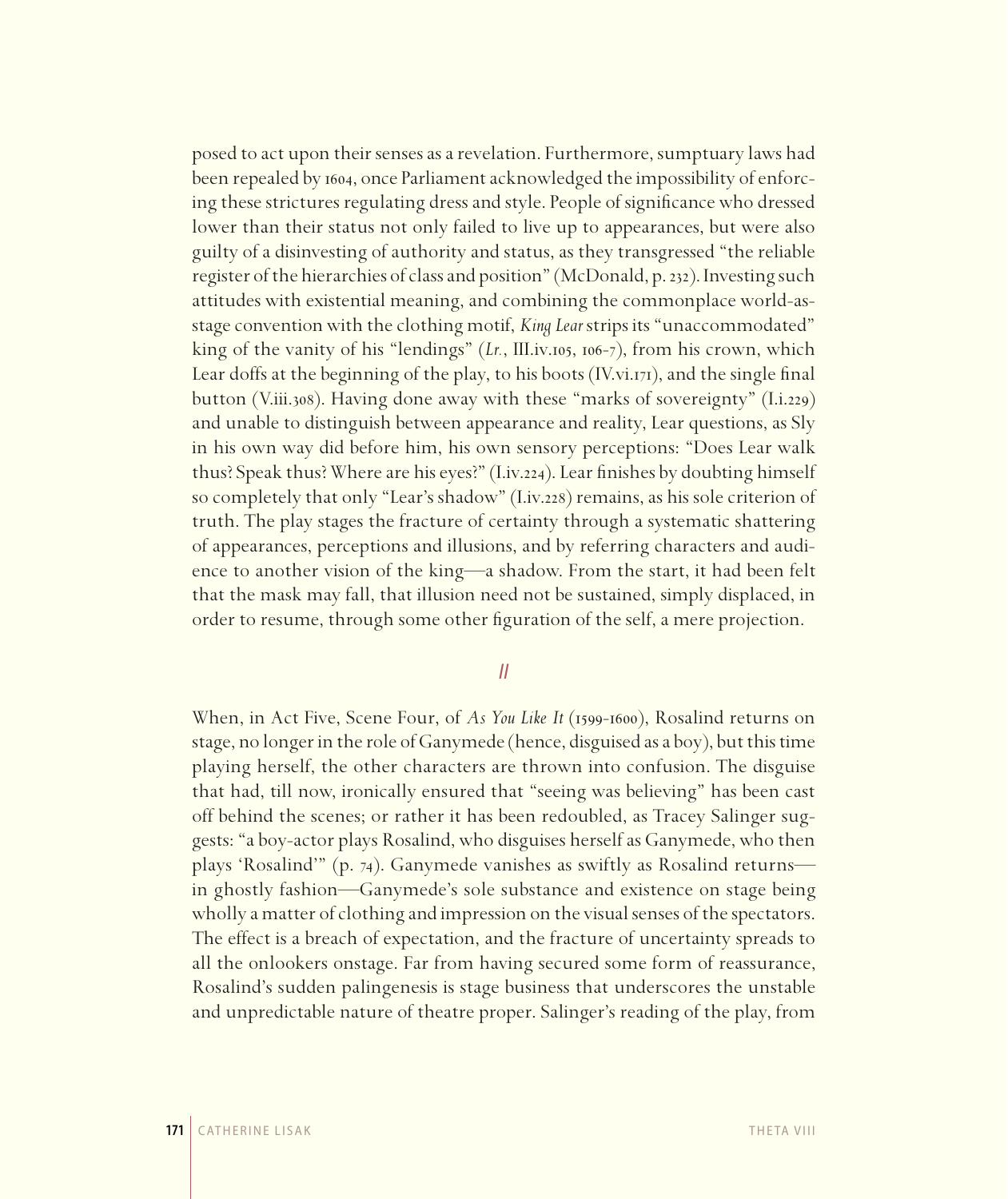the point of view of cross-dressing and gender, leads her to conclude similarly that seeing is no longer believing in the eyes of the stage viewer, who

> knows, or will shortly know, that subjective sight and objective shape are anything but true, since their congruence is based on a knowledge that obtains only within the fictional space established by the play. The Epilogue, bringing us out of the play's fiction and into the early modern theatre, reveals that Phebe's sight and Rosalind's shape are not true. (p. 73)

The anaphoric clauses that the Duke and Orlando pronounce, "If there be truth in sight …" (V.iv.113, 114), express in the conditional a ritualised awakening to the traps laid by the relationship of sight to shape. The dramatic assumption that "you are my daughter" and "you are my Rosalind" (113, 114) is not presented as a foregone conclusion, though it does represent recognition, an act of appropriation, and a gain. On the contrary, as Phoebe revises her readiness to give credit to what she sees, she ends on the feeling that only loss (rather than love) lies in the eyes of the beholder: "If sight and shape be true, / Why then my love adieu!" (115-16). Characters thus sway between a sense of bewilderment and wonder, between the mediation of scepticism and the immediacy of incredulity and marvel.

The play's spectators are also put to the test in this episode, with the unaccountable appearance of a figure that emerges from the woods, whom the speech headings identify as the god Hymen. Stephen Orgel is one critic who admits not knowing what to make of this apparition:

> My students always ask me who that is, and I tell them I don't know; we aren't told, and it must be significant that we aren't told—that in the most rationalized of Shakespeare's comedies, the resolution depends on a mystery; there's finally something in Rosalind's plans that we aren't let in on.… Of the experts consulted, however, about two-thirds declare that the figure is some rustic who has been dressed up as Hymen for the occasion, and the rest assumed it was the god himself, and pointed to the analogous appearance of deities in wedding masques. What struck me here was that not a single one of the critics cited acknowledged that we don't know, we aren't told, saw it as a piece of dramaturgy rather than something to be explained away in the plot. (p. 26)

Orgel's comments seem to guard us against any attempt to offer a logical interpretation of Hymen's appearance, as this would minimize the mysterious nature of the vision and the dramatic assumption at work amongst the viewers. The improvised presence of the figure should stir the audience's communal awareness of theatricality, even if, as the editorial glosses reveal, such a sense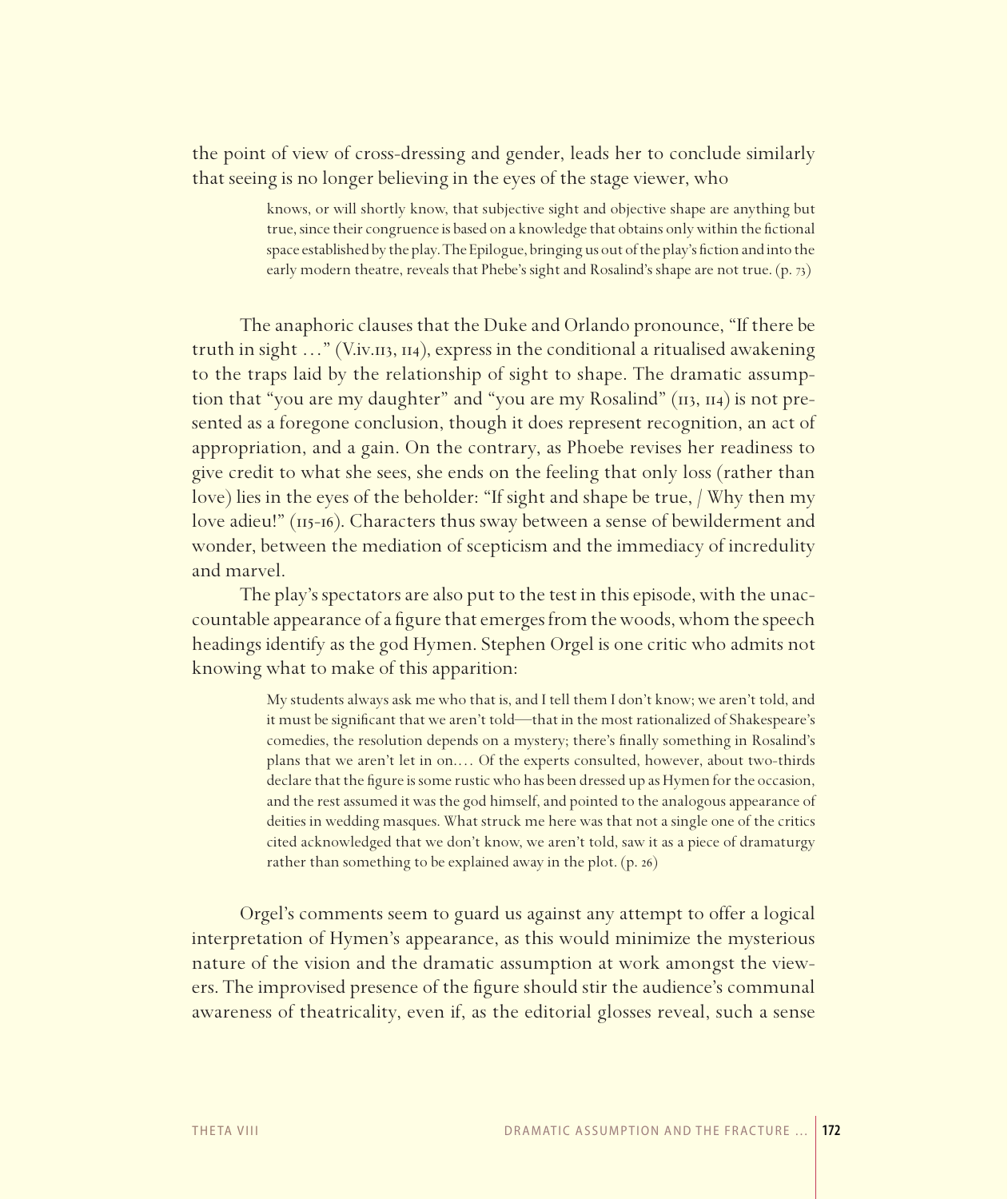of communion and immediacy is broken by the need to fill the growing gap of questioning with answers. Hymen's must remain a dramatic occurrence that deflects the impact of the conditionals, be it only for an instant, in order to give way to a reciprocal inherence of meaning between subject (seeing) and predicate (believing). The saying, "seeing is believing", here operates as a radical appeal to our imagination, reminding us that representation arises out of nothing—out of the empty stage of theatre: Hymen is self-explanatory by his stage presence alone, which spontaneously gives the figure shape, form and dramatic meaning.

Another case in point is when Sebastian re-appears before Viola in *Twelfth Night*. He first denounces the brother that Viola is not, while Viola only halfbelieves what she sees and assumes she is faced with: Sebastian's ghost. "Seeing is believing" is once again put to the test when a character believes that the shape that appears before him or her—call it magical, ghostly or theatrical—has no substance. Faced with Sebastian, Viola also resorts to the conditional: "If spirits can assume both form and suit, / You come to fright us" (V.i.233-34). To "assume", of course, in this specific context, refers in part to the idea of putting on an article of clothing. Sebastian responds to precisely this meaning of the word when he asserts his existence through the materiality of his clothes, claiming to be a spirit, however "grossly clad" (235). Viola also confirms her own identity by referring to certain garments she had left aside for the sake of disguise: "Iam Viola; which to confirm, / I'll bring you to a captain in this town, / Where lies my maiden weeds" (251-53).

However, the idea that a spirit should "assume" a mortal form went beyond the garb it wore. Thus, to "assume" also implies to invest oneself formally ("form and suit") with all that constitutes the identity of the deceased—not just the dress, but the body and what "appeared" to be the very essence of a man, to the point where this counterfeit or simulation blurs the difference between illusion and reality, and places the onlooker in a position of acquiescence, thus ensuring that seeing becomes believing. Editors have often noted the similarity between Viola's line and Hamlet's. Both recall the commonplace debate on the soul of the deceased assuming its mortal form: "If it assume my noble father's person; / I'll speak to it" (*Ham.*, I.ii.244-45). According to Harold Jenkins, "Hamlet alternates between regarding the Ghost as an unknown spirit in his father's shape and as his 'father's spirit' itself" (Jenkins, ed., p. 196). As the critic explains, it is in no way suggested that the figure appears, in Marcellus' eyes, as a mere hallucination, the idea of some delusional fantasy being discarded from the very first lines of his speech. It is Horatio's doubt that is at issue here: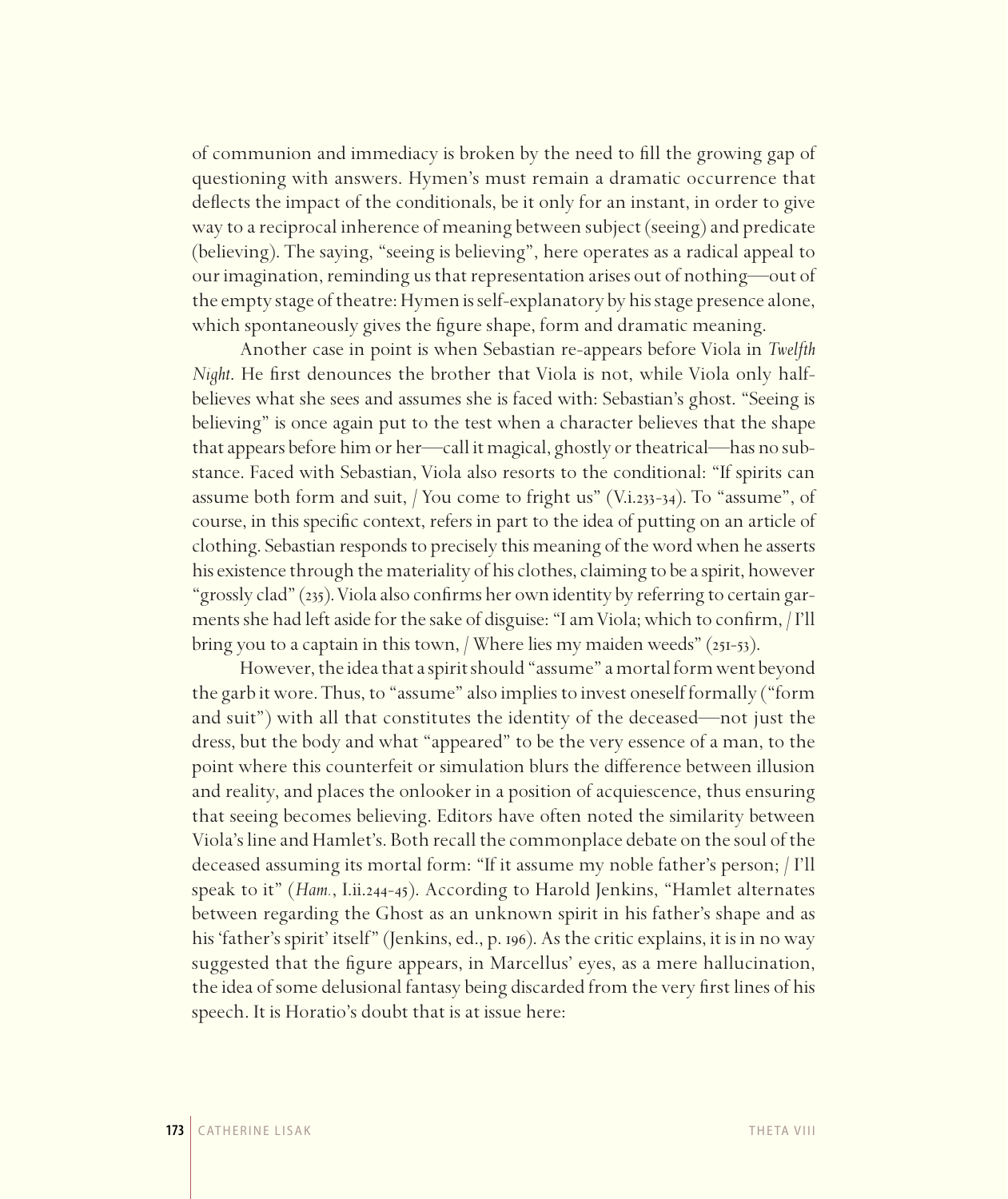Horatio says 'tis but our fantasy, And will not let belief take hold of him, Touching this dreaded sight twice seen of us. Therefore I have entreated him along With us to watch the minutes of this night, That if again this apparition come, He may approve our eyes and speak to it. (I.i.26-32)

The tension that runs in this speech resides in Marcellus' eagerness to witness Horatio change his attitude towards the vision. By hoping that Horatio will confirm his observation—Johnson glossed "approve our eye" as "Add testimony to that of our eyes"8 —Marcellus implicitly expects him to go so far as to "corroborate the existence of what [he has] just seen" (Spencer, ed., p. 206), thus sharing his own persuasion that the sighting was invested with an intelligent spirit, and contemplating the idea that beyond "this thing"  $(I.i.24)$ , he is faced with "this dreaded sight" (28), "this apparition" (31). Marcellus expects Horatio to "approve" not simply his "eye" but the common saw that "seeing is believing" as well.

By his sole presence, Hamlet's Ghost stands before the members of the king's guard as the figure of Sebastian before Viola, in a manner that stirs the onlookers' surprise, thus prevailing upon their good faith and impressing himself vividly upon their senses and their mind—like Ganymede, as if by magic—in a way that ensures a moment's dramatic assumption.

This mode of mediation between a character and his audience had already received more than a conventional definition in the Epilogue to *As You Like It*. There the actor claims, "My way is to conjure you" (Epi.10-11), as he confesses to having played a woman disguised as a man—thus reversing the relationship he himself has entertained with the audience. Though it is standard in an Epilogue for the actor to invite his viewers to take leave of the play's make-believe world, his choice of words does not simply entreat the members of the audience to play along with the codes of dramaturgy. As the editor Alan Brissenden reminds us, "to conjure" signifies both to "make a solemn appeal" and to "affect you by magic" (p. 227, n. II). As the actor who played Rosalind rounds off the play, his phrase engages the audience through the element of marvel and enchantment, recalling their experience of dramatic assumption (as a leap of faith), before focusing on the fracture of certainty by denouncing the scenic illusions for what

8 As quoted in Furness, ed., vol. 1, p. 7.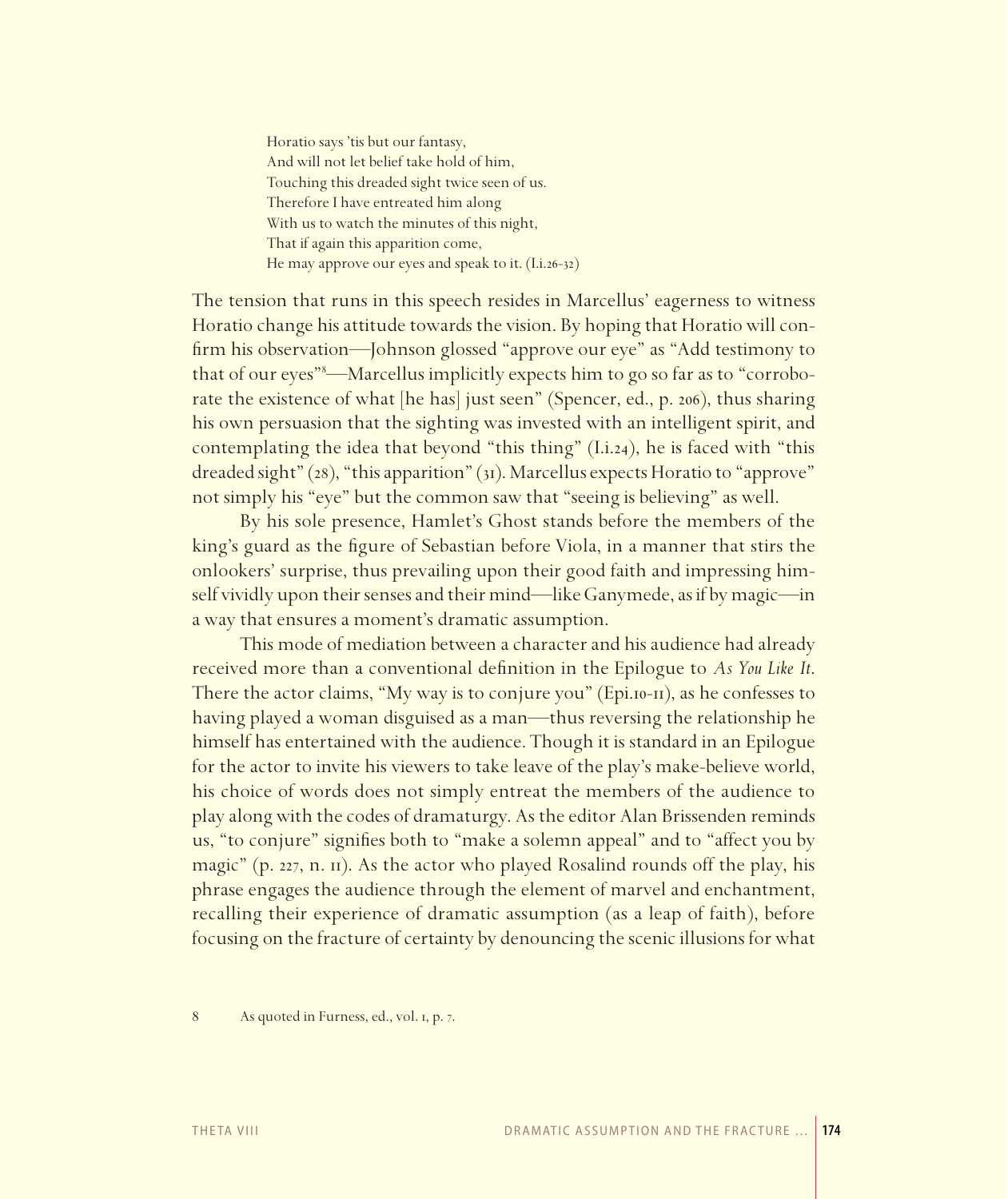they are, then by redirecting the authority and sway the (hopefully appreciative) audience finally holds over a play through a spirit of reciprocal devotion:

> I charge you, O women, for the love you bear to men, to like as much of this play as please you. And I charge you, O men, for the love you bear to women—as I perceive by your simpering none of you hates them—that between you and the women the play may please. (Epi.11-16)

> > *III*

Disguise appeals to the dramatic assumption that "seeing is believing" in several ways. When a character like Viola in *Twelfth Night* changes her appearance in order to go walking freely through the crowds, the truism "seeing is believing" becomes tributary to the rules of perspective and is therefore pregnant with meaning. From where the character stands who is deceived by the disguise, seeing is believing seems implicitly to spell out a mistake in judgement. From where the character in disguise stands, Viola can afford to believe in what she sees, because her disguise, maintained for most of the play, gives the other characters time and ample opportunities to "reveal" themselves for what they are, unaware of who she actually is. Ironically, Viola is in a bind, for, unable to reveal her true self to others, she is held to work out a thorough loss of identity. All reciprocity, in this situation, is temporarily forsaken.

Viola decides to enter the Illyrian society, as Cesario, only once she has been presented with the "picture" in full. She enters into the imbroglios of this foreign land knowingly, with the opportunity to experience them first-hand, rather than through the Captain's narrative or her father's past tales. One might say that she goes in search of something that she already "assumes", "supposes", "expects", "knows" or "guesses": her informed ideas need only take shape and flesh. For this to happen, she needs to wear a disguise that will temporarily impair all recognition of her true identity—for all except the captain, of course, who is the one character in the know:

> Conceal me what Iam, and be my aid For such disguise as haply shall become The form of my intent. (I.ii.53-55)

Her disguise does not simply play upon gender deception. Viola is a young woman of aristocratic birth who has taken on the identity of a page to live and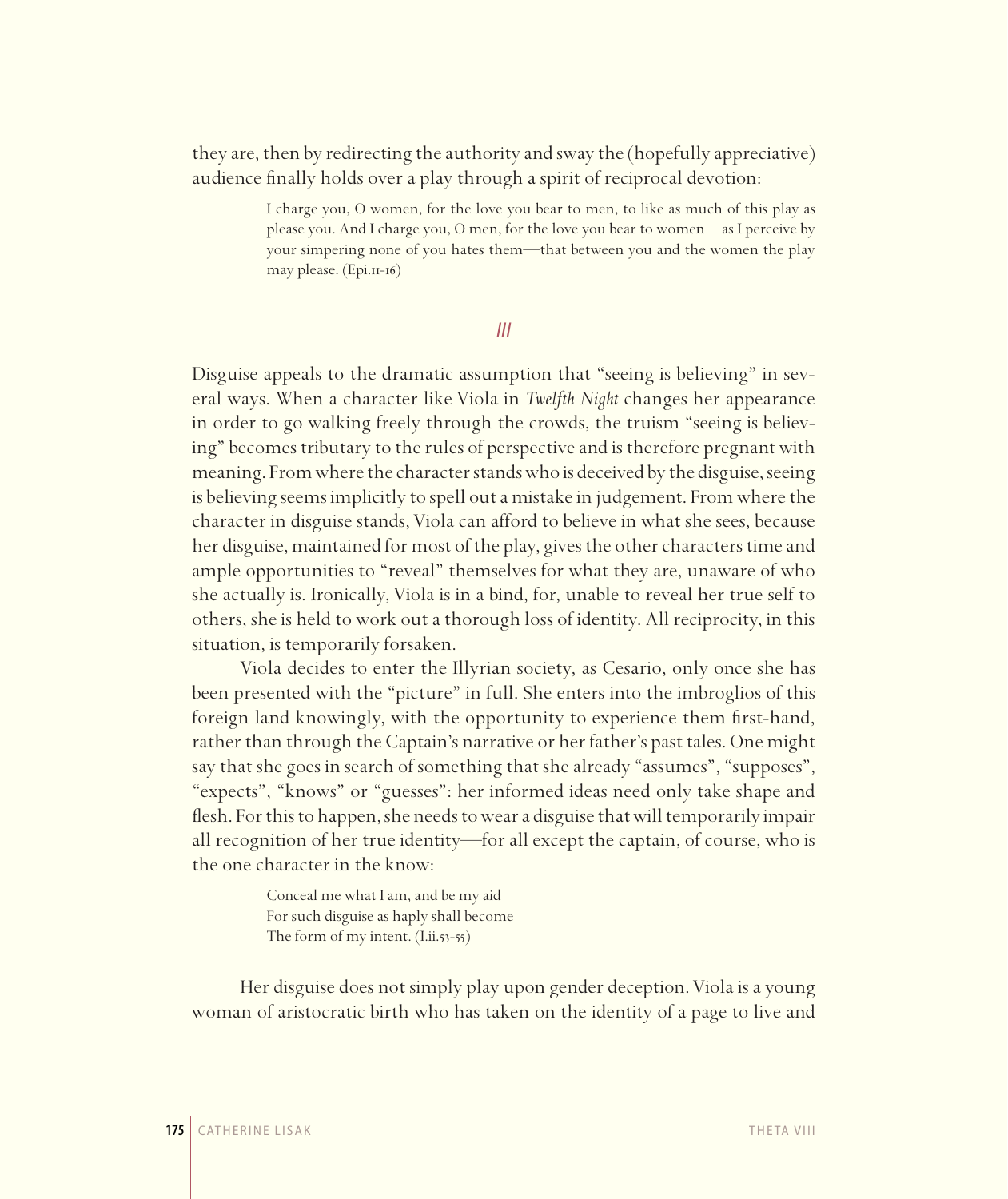work amongst the Illyrians. Though she is hardly a ruler, there is something, in this scenario, that recalls the popular king-in-disguise motif, whereby a king mingles incognito with his subjects. Such characters are able to believe in what they see, as their entourage no longer play along with them for the sake of their rank and power but show themselves in their true colours. Such scenarios, in which a ruler deliberately suspends his true identity and roams in disguise through his city, mingling with his subjects, were made popular with comedies like Robert Wilson's *Fair Em* (1591), William Kemp's *A Knack to Know a Knave* (1594), Robert Greene's *George a Greene* (1599) and such history-chronicle plays as George Peele's *Edward the First* (1593), Thomas Heywood's *Edward the Fourth* (1599), Anthony Munday's *Sir John Oldcastle* (1600), and of course Shakespeare's *Henry V* (1598-99). It is, however, to the use of this convention in Samuel Rowley's *When you see me, you know me* (acted 1603, published 1605) that I would now like to turn for my final analysis of dramatic assumption.

In this play, King Henry VIII decides to wander by night through the disreputable quarters of London to secretly observe his people at work (or not). Reports have reached him that the peace of the realm is poorly kept, and he wishes to see for himself whether they are true. Only two men from court, Charles Brandon and Sir William Compton, are privy to his secret:

> I must imploy your aide and secrecie, This night we meane in some disguised shape; To visit *London*, and to walke the round, Passe through their watches, and observe the care And special diligence to keep our peace. They say night-walkers, hourely passe the streets, Committing the[ft], and hated sacriliege: And flightly passe unstaied, or unpunished, Goe Compton, goe, and get me some disguise, This night weele see our Cities government. (sig. Dr')

Rowley's title makes explicit the obvious double meaning of the saying, "seeing is believing", referring, primarily, to the audience's recognition of Henry, and secondarily (and ironically), to the onstage audience's failure to recognise him. The title, however, takes on a third meaning, as we move on in the play: the king feels that he will believe what he sees, only if he does not seem to be what he is in the eyes of those he would check up on. To unmask the thoughts of others, the king must mask his own identity. The character thus plays a double game, trick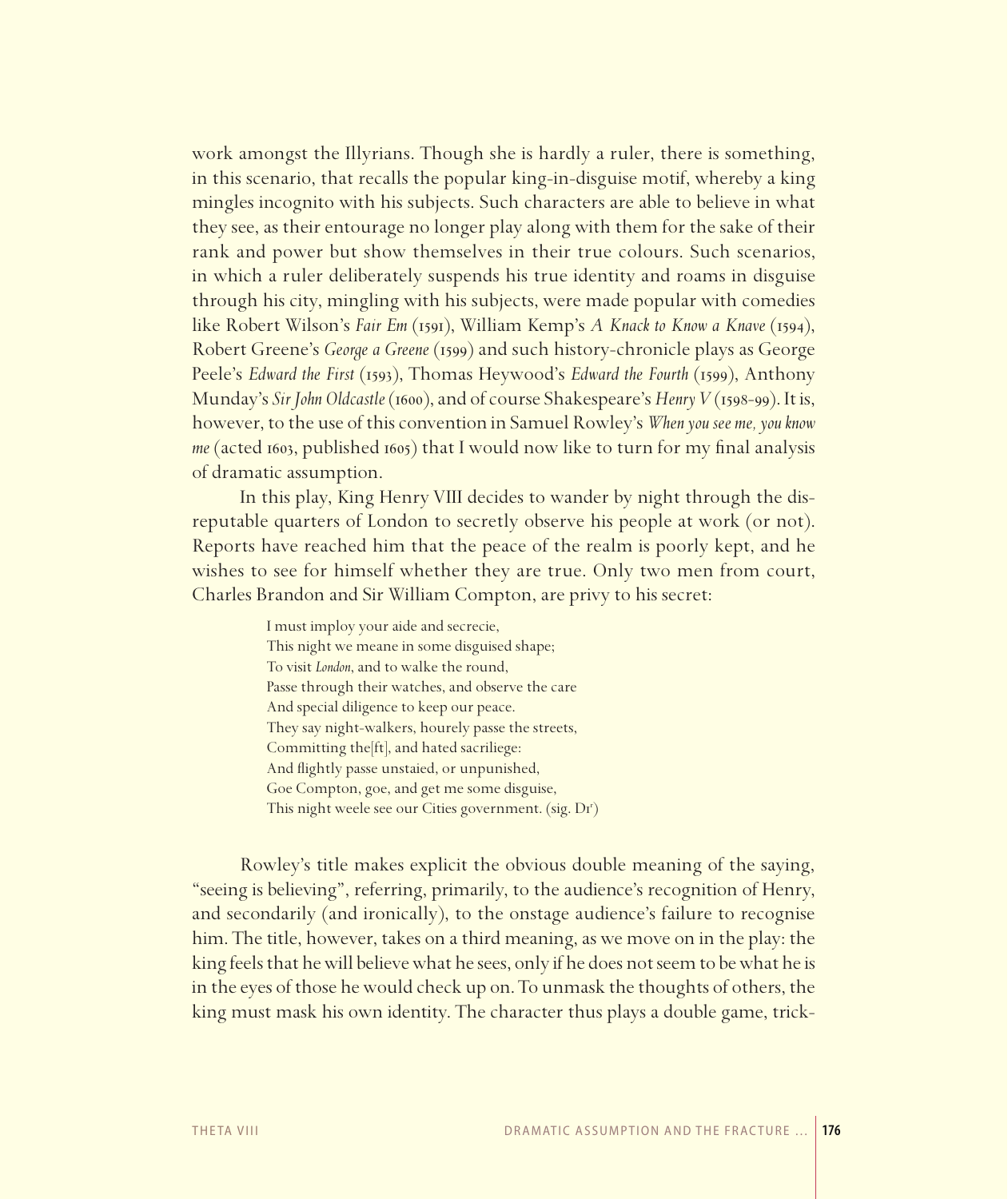ing those who do see him so as to verify the reports, and sees for himself. He can bring himself to believe in what he sees only because he believes his presence (and what he represents) has no bearing on what he observes, as the disguise enables the characters not to see the social barrier between the monarch and his subjects.

During his escapade, the king falls upon night-watchmen who "sleep secure" (sig. D3<sup>r</sup>). Though the Constable had instructed Prichall the Cobbler, to "be carefull and examine all" (sig. Dr'), the guard and his companion are discovered sleeping on the job. The "fond heedlesse men" (sig.  $D_3$ ) had been debating the existence of the man in the moon, with the first watchman grounding his belief in what he claimed to have seen:

*2*. Doe yee thinke neighbour, there is a man ethe Moone?

*1*. *Wat*. Iassure yee in a cleare day, I have seente at midnight.

This light-hearted send-up of the watchmen's poor sense of observation and of the common saying that "seeing is believing" leads to a set of comic situations that investigate the misperception of appearances. When the watchman (a cobbler by trade), taken by surprise, asks the king in disguise to identify himself, challenging him with his sentry's call, "Stand, who goes there?", he ends up formulating the erroneous assumption that "thou must be a Knave, for art neither King nor Queene, (Iam sure)" (sig. D2 v ). The following episode has the disguised king coming across the city's ruling pimp and bully, Black Will. The moment he appears onstage, the braggart confesses his theft and murder, so that all who see him know him for what he is. Unlike the king, or the man in the moon, when you see Will, you know him. He, too, quizzes the king:

*Blacke Will* Sblood come before me syr: What a Divell art thou?

- *Black* And art thou valiant?
- *King* I carry a sword and a bucklerye see.
- *Black* A sword and a buckler, and know not me, Not *Blacke Will*?
- *King* No trust mee.
- *Blacke Will* Slave, then thou art neither Traveller, nor Purse-taker: for Itell thee, *Blacke will* is knowne and feared though [*sic*] the seventeene Privunces: theres not a sword and Buckler man in *England* nor *Europe*, but has had a taste of my manhood. Iam tole-free in all Citties, & the Subburbs about them: this is my Sconce, my Castle, my Cittadell, and but King *Harry*, God blesse his Maiestie, I feare not the proudest. (sig. D3<sup>r-v</sup>)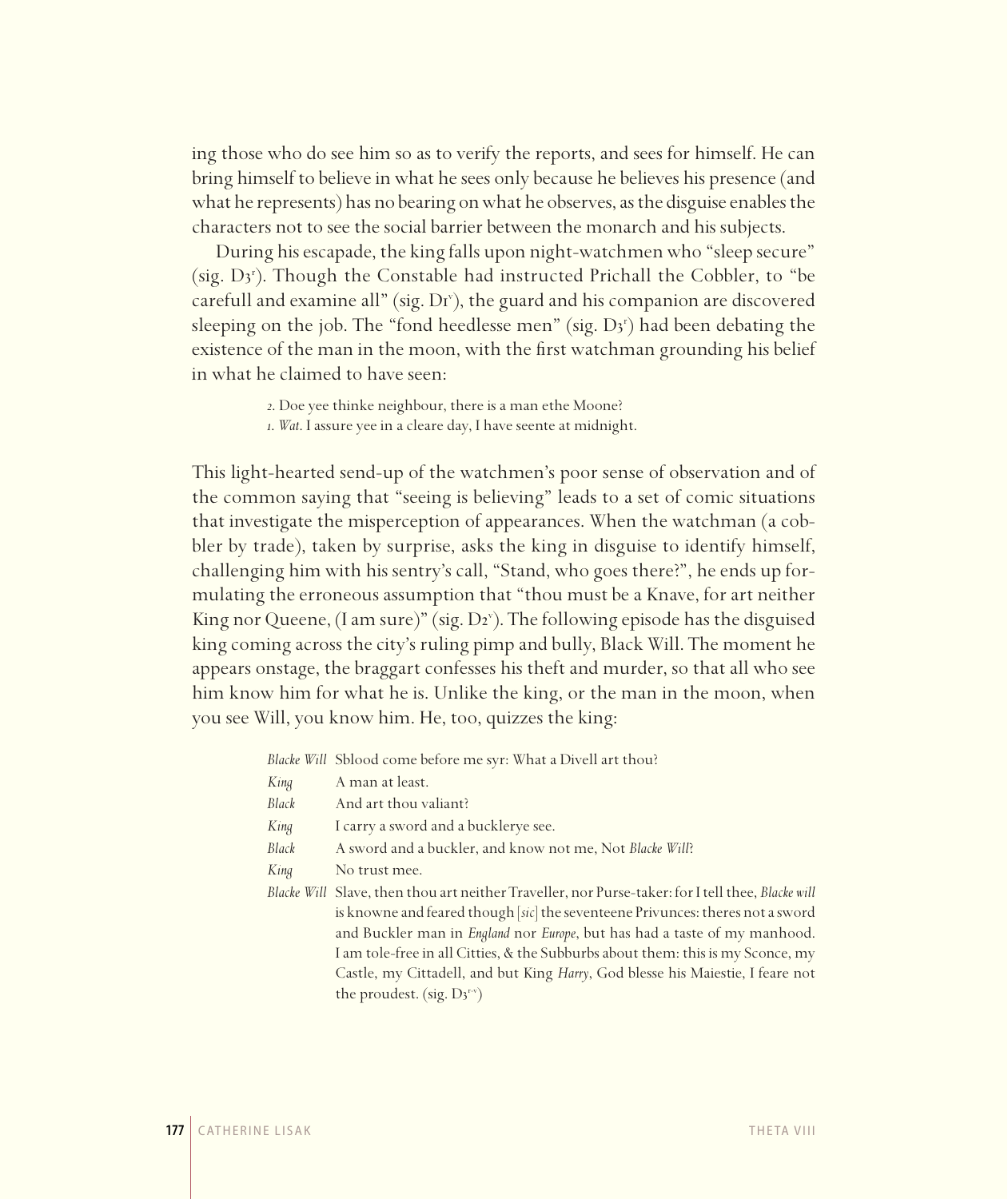In presenting this false image of himself, the king actually betrays what he is not. The king tries to pass himself off as a swashbuckler, but his poor acting he hardly gets under the skin of the part—and his still poorer choice of outfit hardly fools the king of ruffians, the argument being that no one can claim to be a ruffian in London town without Black Will knowing about it. Black Will is not taken in by what he sees at all, and though he may not know who the character is, he quickly guesses the newcomer is lying about his identity. However, rather than pursue the matter and seek to unveil the stranger's true identity, which he unknowingly pronounces, to the amusement of the audience, Black Will goes looking no further than skin deep. He reverts, instead, to a performance of self-revelation and self-display. During this self-exposure, he shares a confi dence about his ill-dealings as a whoremaster and asks for secrecy from the man he has just found out was lying: "May I speake freely, and wilt not tel the king ont?" (sig. D3'). It seems odd that a character should willingly expose himself to a stranger whom he has just uncovered as a fake, and turn a blind eye to all elements of suspicion and doubt. But Will's vanity is his blind spot. Flattery gets the better of him, and he is put off his guard.

When it comes to his persona, the commoner abides by the saying that "seeing is believing". "In order to assure thee my valour carryes credite with it" (sig. D<sub>4</sub><sup>r</sup>), he shows off his manly prowess when passing the city gates, which he succeeds in doing simply by being recognised by the guards. He is therefore outraged when the king-in-disguise does not seem convinced by what he sees, his leap of faith being purely rhetorical—"Faith, excellent"—but instils an element of doubt as to what Black Will seems:

| 1. Watch        | Hoe comes there?                                                                   |
|-----------------|------------------------------------------------------------------------------------|
| Cob             | Come afore the Constable.                                                          |
| Wi <sub>i</sub> | What haue ye forgot me so soone? tis I.                                            |
| 2. Watch        | O, tis M. Blacke William,                                                          |
|                 | God blesse ye sir, God blesse ye.                                                  |
| Black           | How likst thou now?                                                                |
| King            | Faith excellent: but prethe tell me, doest thou face the world with thy man-       |
|                 | hood, that thus they feare thee, or art thou truely valiant?                       |
| Blacke Will     | Sfoote, doest thou doubt of my man-hood? Nay then defend your selfe, ile           |
|                 | giue you a try all presently, betake yee to your tooles sir, ile teach ye to stand |
|                 | vpon Intergatories. (sig. $D_4^r$ )                                                |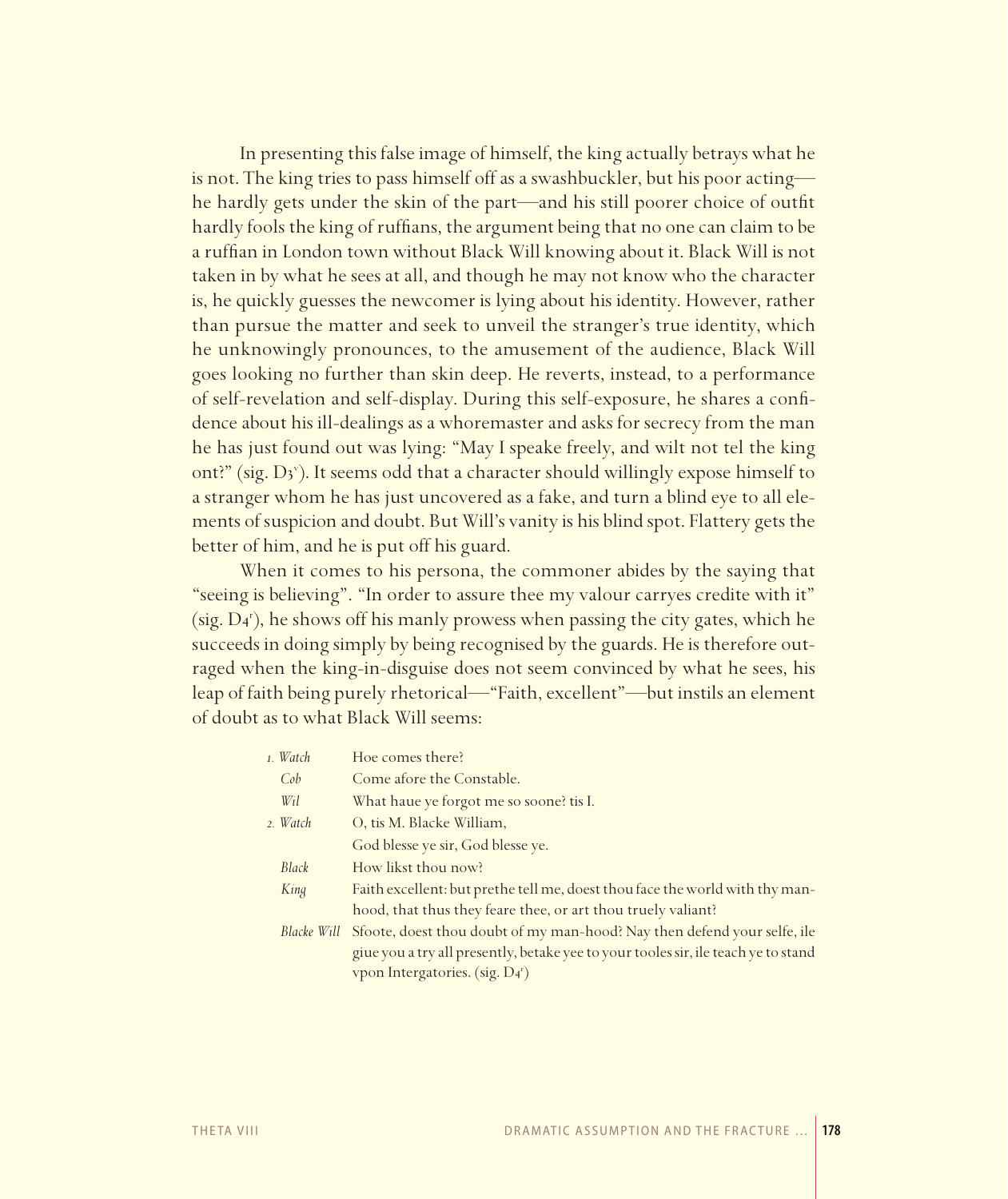The scene reveals that to believe what you see is to follow a common practice amongst the city people, a tacit understanding that ensures the peace of the realm, after a fashion. The king starts a brawl from the moment he questions this practice. When it comes to Black Will proper, dramatic assumption is altogether done away with: the character expects the reasoning, "what you see is what you get", to be the only viable approach to his person. When Black Will performs, he performs himself, the outward show of "man-hood" and his "truely valiant" self being but one and the same.

#### *IV*

This analysis has attempted to explore the pregnant meanings of the proverbial idea that "seeing is believing". Specifically, it has been argued that the positive, cognitive experience born from the immediate reception of the senses—and the apparent conversion provoked by the sole presence of an image—remains a fleeting experience that just as quickly awakens, within the onlooker, onstage or off, a sense of uncertainty and (self-)doubt. Having ensured the viewer's dramatic assumption, the early modern play swiftly takes care to fracture the spectators' certainty by enhancing all awareness of the stage and its artifice, thus unsettling not only the spectator's belief in what he or she sees, but also the ability to locate the source of the illusion, even as that illusion breaks. *A Midsummer Night's Dream* thus leaves its audience with a labyrinth of optional interpretations that may confuse as much as they aim to facilitate the reception of the play.

"Seeing is believing", indeed, reveals just how complex and varied a dramatic character's relationship to appearances can be within early modern drama. Black Will is as much an "appearance", showing himself for what he is through his corporeal eloquence, as are the serving men who, in their counterfeit roles, aim to deceive Sly. Viola's disguise constitutes a change in appearance, that is, not only in what is apparent (her clothes), but also in status, as she becomes a page and enters the service of a Duke. Both dramatic situations which she assumes are in accordance with the etymological meaning of "apparere", which signifies "to show oneself", as well as "to obey and wait upon". Additionally, the dramatic assumption that emerges from the connexion of sensory perception and intuitive conviction is not simply a momentary perception of appearances; it develops a momentum that, as by an epiphany, gives shape and form to apparitions, such as Hymen, who appears for a while as manifestly as the man in the moon does to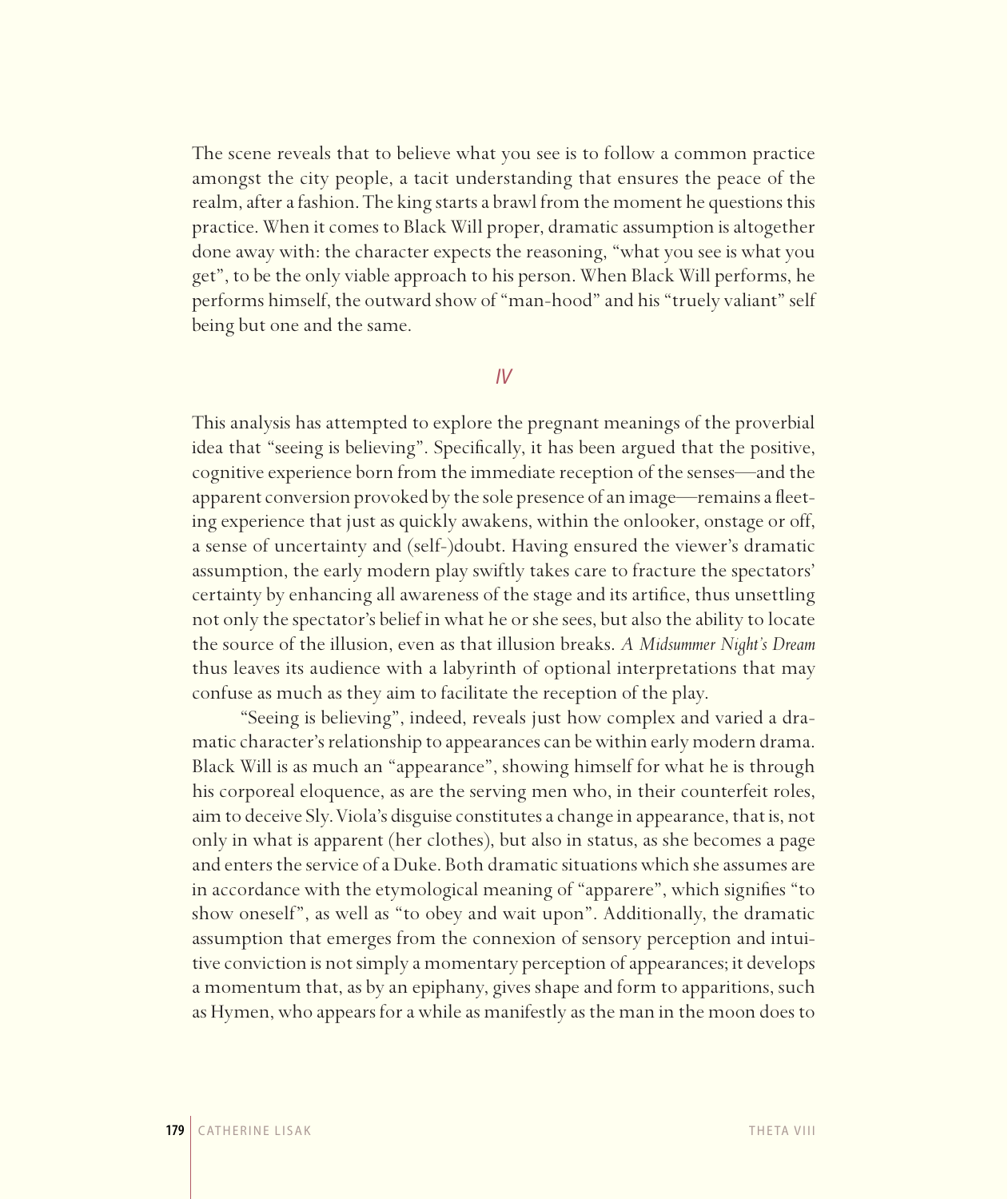Rowley's watchmen. "Seeing is believing" impels us to consider the exceptional immediacy of an experience, especially in theatrical terms, while the intervening agency of actors, performers, props, and the theatre proper conspires to redefine, over and over, dramatic "assumption"-the onlookers' appropriation and taking charge of what it sees and the outcome of a performance. Dramatic assumption, as a compound of theatrical experiences, revolves around the momentum that theatre achieves, and then turns around, to make it function as an incessant "act of the Judgement or Understanding" (Coleridge, 4 [1959]:641), that is, an act of endless discrimination between varying forms of perception.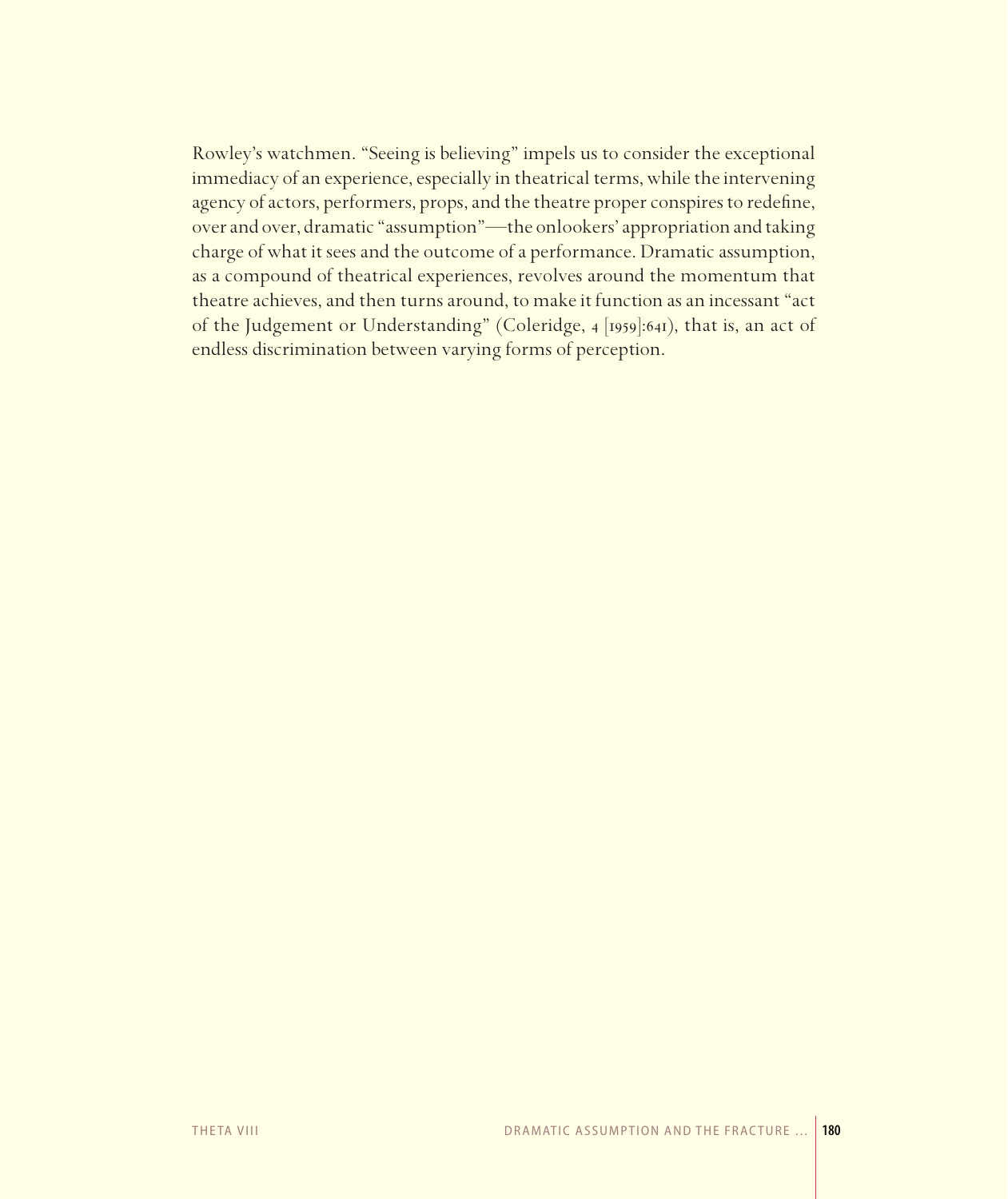# **Bibliography**

#### *Primary Sources*

Ariosto, Ludovico. *Supposes (I Suppositi)*. Trans. George Gascoigne. Ed. Donald Beecher and John Butler. Carleton Renaissance Plays in Translation, 33. Ottawa: Dovehouse Editions, 1999.

*The Bible*. *King James Version*. New York: Penguin, 1974.

- Coleridge, Samuel Taylor*. Collected Letters of Samuel Taylor Coleridge*. Ed. E. L. Griggs. 6 vols. Oxford: Clarendon Press, 1956-1971.
- Gosson, Stephen. *Playes confuted in five actions proving that they are not to be suffred in a Christian common weale, by the waye both cavils of Thomas Lodge, and the play of playes, written in their defence, and other objections of players frendes, are truely set downe and directlye aunsweared*. London, 1582.
- Hume, David. *A Treatise of Human Nature* (1739-40). Ed. L. A. Selby-Bigge. 2nd ed., rev. P. H. Nidditch. Oxford: Clarendon Press, 1978.
- Keats, John. *The Letters of John Keats*. Ed. Maurice Buxton Forman. 3rd ed. Oxford: Oxford University Press, 1947.
- Ovid. *Ovid's Metamorphoses. The Arthur Golding Translation of 1567*. Ed. Frederick Nims. Philadelphia: Paul Dry Books, 2000.
- Rowley, Samuel. *When you see me, you know me. Or the famous chronicle historie of King Henry the eight, etc.* London: [H. Lownes and others] for Nathaniell Butter, 1605.
- Shakespeare, William. *As You Like It*. Ed. Alan Brissenden. Oxford World Classics. Oxford: Oxford University Press, 1993.
- \_\_\_. *Hamlet*. Ed. Harold Jenkins, The Arden Shakespeare (2nd ser.). London: Routledge, 1987.
- \_\_\_. *Hamlet. A New Variorum Edition of Shakespeare*. Ed. Horace Howard Furness. 2 vols. New York: Dover Publications, 1963.
- \_\_\_. *King Lear*. Ed. Kenneth Muir. The Arden Shakespeare (2nd ser.). London: Methuen, 1972.
- \_\_\_. *A Midsummer Night's Dream*. Ed. Peter Holland. Oxford World's Classics. Oxford: Oxford University Press, 1994.
- \_\_\_. *A Midsummer Night's Dream*. Ed. R. A. Foakes, The New Cambridge Shakespeare. Cambridge: Cambridge University Press, 1984.
- \_\_\_. *The Phoenix and Turtle*. Ed. Walter Cohen. *The Norton Shakespeare, Based on the Oxford Edition.* Ed. Stephen Greenblatt, Walter Cohen, Jean E. Howard, and Katharine Eisaman Maus. New York: W. W. Norton, 1997.